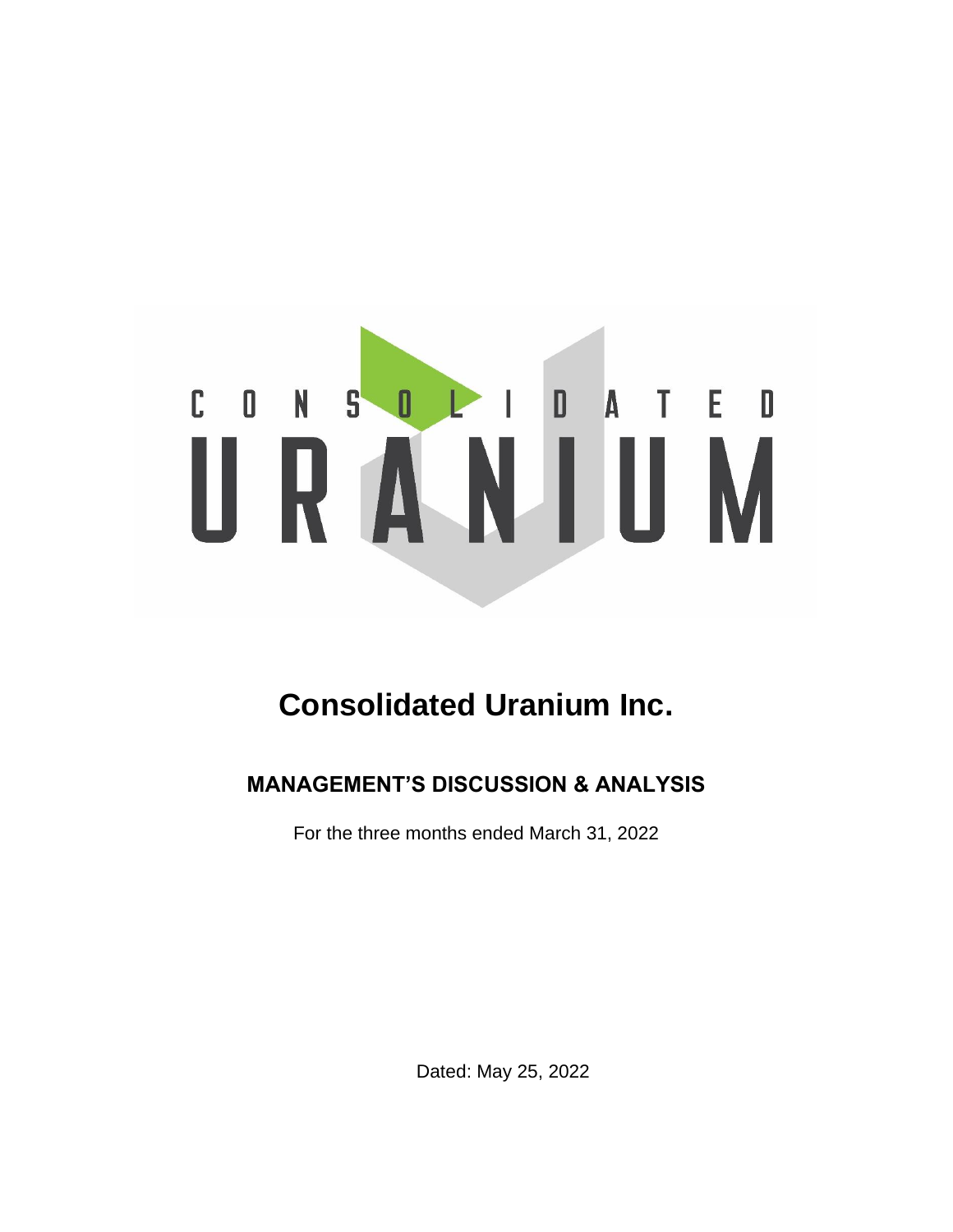### **GENERAL**

This Management's Discussion and Analysis ("MD&A") provides a discussion and analysis of the financial condition and results of the operations of Consolidated Uranium Inc. (individually or collectively with its subsidiaries, as applicable, "CUR" or the "Company"), to enable a reader to assess material changes in the financial condition and results of operations as at and for the three months ended March 31, 2022 and 2021. The MD&A should be read in conjunction with the consolidated financial statements as at and for the years ended December 31, 2021 and 2020. All amounts included in the MD&A are expressed in Canadian dollars, unless otherwise specified.

The Company's consolidated financial statements have been prepared in accordance with International Financial Reporting Standards ("**IFRS**") as published by the International Accounting Standards Board. Please refer to Note 3 of the annual consolidated financial statements as at and for the years ended December 31, 2021 and 2020 for disclosure of the Company's significant accounting policies.

The scientific and technical contents of this MD&A have been reviewed and approved by Matthew Melnyk, B.Sc, CPG, a Qualified Person under National Instrument 43-101 ("**NI 43-101**").

### **APPROVAL**

The Board of Directors of the Company have approved the disclosure contained in this MD&A. A copy of this MD&A will be provided to anyone who requests it and can be located, along with additional information, on the Company's profile on the SEDAR website at [www.sedar.com](http://www.sedar.com/) or by contacting the head office located at 217 Queen St. West, Floor 4, Toronto, Ontario, Canada.

### **OVERVIEW AND STRATEGY**

Consolidated Uranium Inc. is a uranium exploration and development company listed on the TSX Venture Exchange ("TSXV") under the ticker symbol "CUR.V" and the OTCQB Market under the ticker symbol "CURUF".

The Company was created in early 2020 to capitalize on an anticipated uranium market resurgence using the proven model of diversified project consolidation. To date, the Company has acquired or has the right to acquire uranium projects in Australia, Canada, Argentina, and the United States, each with significant past expenditures and attractive characteristics for development. Most recently, the Company completed a transformational strategic acquisition and alliance with Energy Fuels Inc., a leading U.S.-based uranium mining company, and acquired a portfolio of permitted, past-producing conventional uranium and vanadium mines in Utah and Colorado. These mines are currently on stand-by, ready for rapid restart as market conditions permit, positioning the Company as a near-term uranium producer.

### **Uranium Market Resurgence**

After trading in the low to mid \$20.00 per lb for the better part of the previous three years, the uranium spot price has increased since 2020, driven by COVID related supply disruptions. At the end of 2021, according to TradeTech, the weekly spot price indicator was at US\$43.25 per pound with the long-term price indicator at US\$45.00 per pound.

The Company's view continues to be that both spot and longer-term uranium prices will continue to rise due to the inherent disconnect between the current price and the required price level that existing supply can be maintained profitably and new supply can be incentivized to come online. The disconnect exists for the current level of demand, however we of course believe the future for nuclear power looks very bright and any increase in demand could serve to drive prices even higher. We reference the International Atomic Energy Agency ("IAEA") projections for Nuclear Power Growth published in September 2021.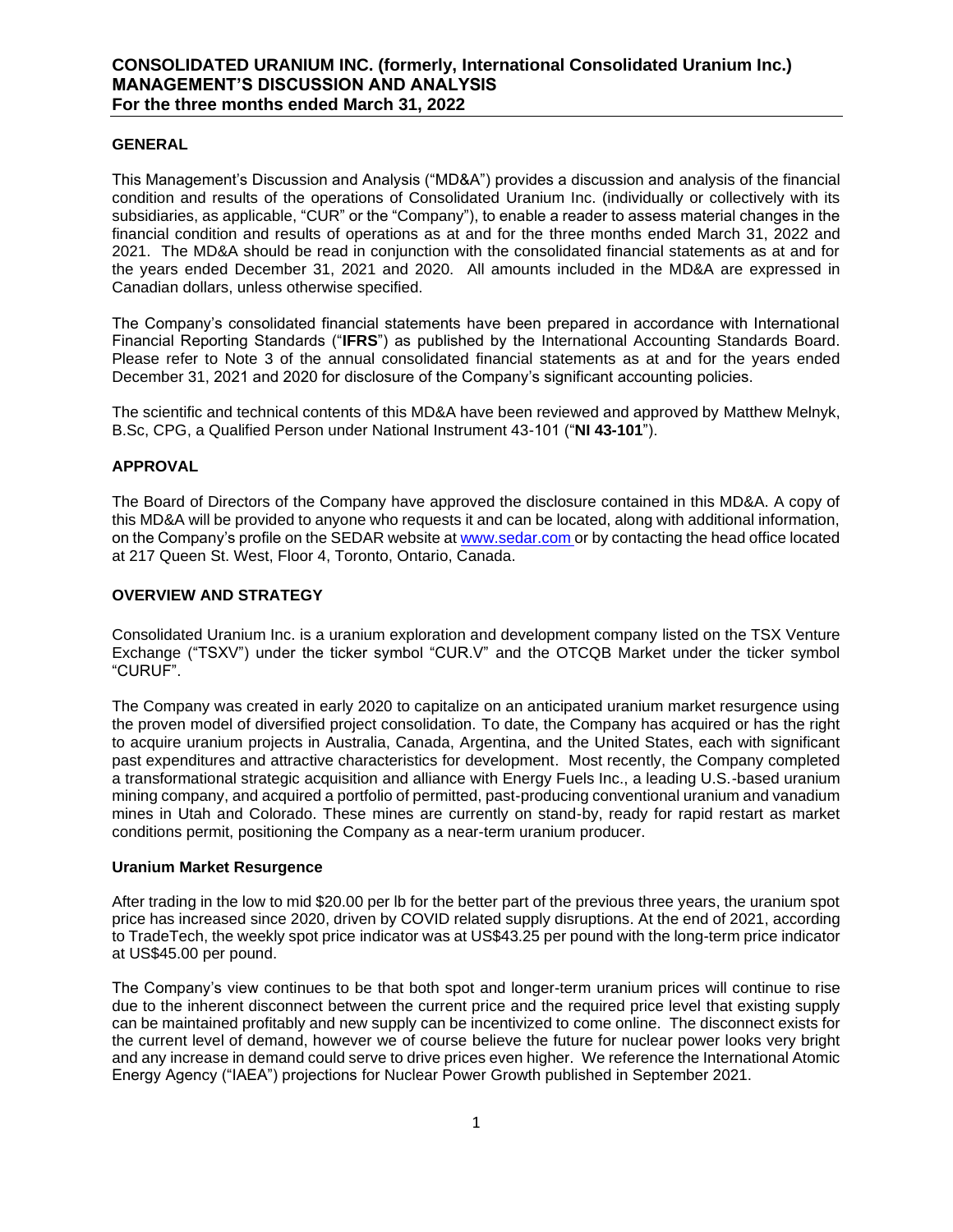Under the high-case scenario of its new outlook, the IAEA expects world nuclear capacity could double by 2050. This is the scenario we are preparing for at CUR.

### **Business Model**

In 2020, the Company's business model was "to acquire uranium projects around the globe", and while that remains true in 2021, the Company added "and develop" to the model. This distinction is important as we have now reached the point in the uranium cycle, in our opinion, where value can be created not only by identifying and acquiring new projects but also by advancing these projects. To be clear, the Company intends to continue to be an aggressive yet judicious acquirer of assets under the right circumstances with a view to building out the portfolio and providing shareholders with continued diversified exposure to the uranium sector. However, the Company expects that 2022 will be characterized as much by project-level activities as by new M&A activity.

### **Growing and Advancing the Portfolio**

The Company ended 2020 with four option agreements signed. During 2021, the Company closed two of those acquisitions, announced and closed two additional acquisitions and announced an additional acquisition. The Company's global portfolio, including 100% owned projects and projects under options, now consists of 11 projects in four countries, Australia, Canada, the U.S. and Argentina, with historic uranium and vanadium resources. Importantly, through the transformational acquisition and strategic alliance with Energy Fuels (detailed below), the Company now owns three past-producing uranium and vanadium mines in the U.S. with potential for near-term production as market conditions continue to improve. In Canada, the Company added the high-grade Matoush project with strong exploration upside potential. Most recently, the Company closed its acquisition of the Laguna Salada uranium and vanadium project in Argentina. In the first quarter of 2022, the Company also completed its spin out of Labrador Uranium Inc.

Measures have been implemented in Canada and the rest of the world in response to the increased impact from novel coronavirus (COVID-19). The Company continues to operate our business at this time. While the impact of COVID-19 is expected to be temporary, the current circumstances are dynamic and the impacts of COVID-19 on our business operations cannot be reasonably estimated at this time and we anticipate this could have an adverse impact on our business, results of operations, financial position and cash flows in 2022.

### **SUMMARY OF PROPERTIES AND PROJECTS**

### **Utah and Colorado Acquisitions and Strategic Alliance with Energy Fuels**

On October 27, 2021, the Company and Energy Fuels Inc. ("Energy Fuels") closed an acquisition (the "EF Transaction"), whereby the Company acquired a portfolio of uranium projects located in Utah and Colorado, United States (the "EF Projects") pursuant to an asset purchase agreement (the "EF Purchase Agreement") among CUR and certain wholly-owned subsidiaries of Energy Fuels (collectively, the "EF Parties"). In connection with the closing of the EF Transaction, the companies have also entered into a strategic alliance that involves three key components:

- 1. **The Toll-Milling Agreement-** Under this agreement the EF Parties will toll-mill ore mined from the EF Projects at the White Mesa Mill, subject to payment by the Company of a toll-milling fee and certain other terms and conditions. The Company becomes the only current U.S. uranium company (other than Energy Fuels) with guaranteed access to Energy Fuels' White Mesa Mill, which is the only permitted and developed conventional uranium mill in the U.S.
- 2. **The Operating Agreements-** Under these agreements, the EF Parties will provide ongoing services for a fee to maintain the EF Projects in good standing, as well as additional services as agreed to by the parties. The Operating Agreements allow the Projects to continue to be managed by the experienced team at Energy Fuels.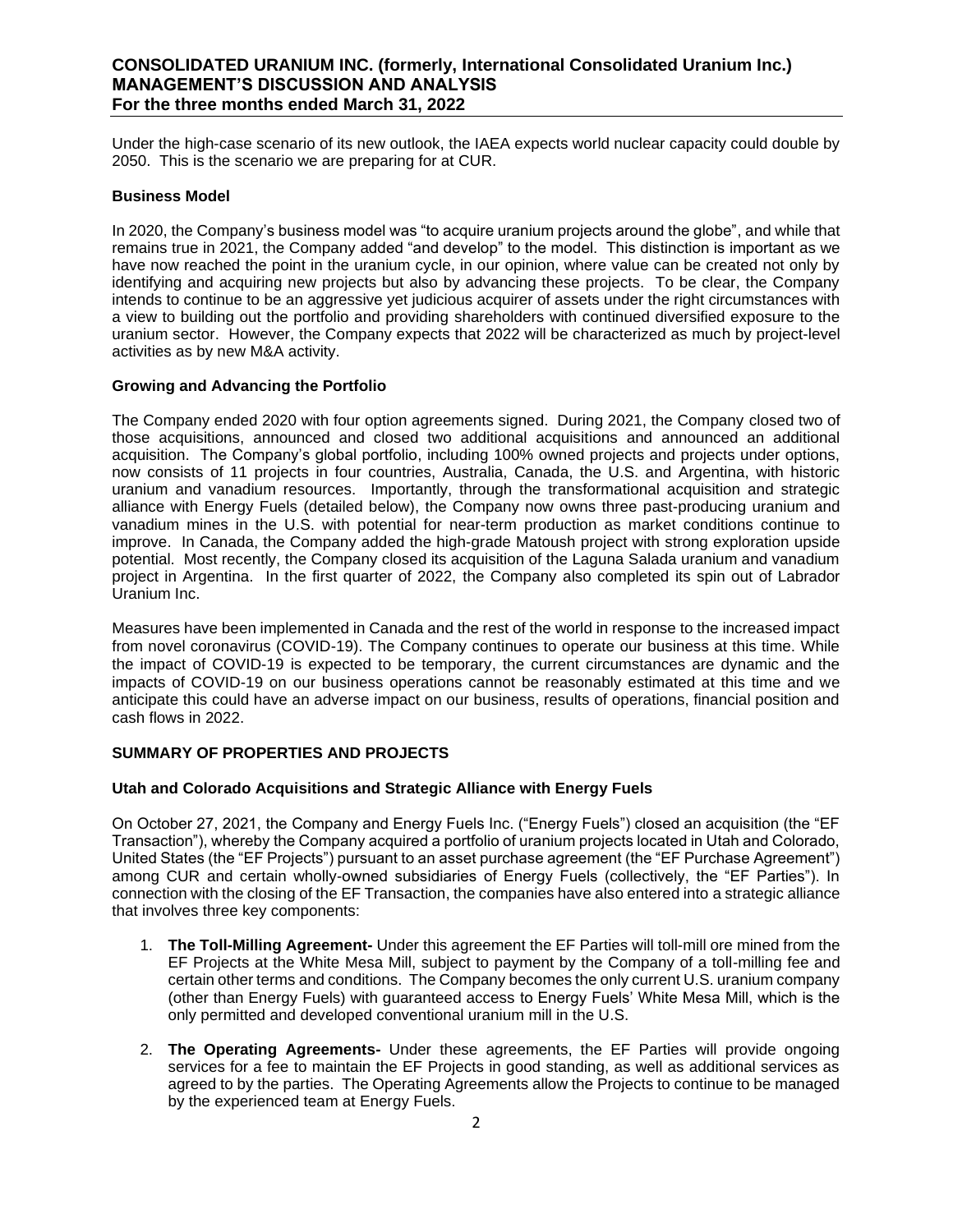3. **The Investor Rights Agreement-** Under this agreement, for so long as Energy Fuels' equity ownership in the Company remains at or above 10%, it will be entitled to equity participation rights to maintain its pro rata equity ownership in the Company and to appoint one nominee to the Company's Board of Directors. Energy Fuels has also agreed to certain resale restrictions on the CUR common shares it holds and to provide voting support in certain circumstances.

The acquisition establishes the Company as a new player in the U.S uranium sector. The U.S is currently the largest generator of nuclear power in the world and, by extension, the largest consumer of uranium.

The portfolio of Projects acquired pursuant to the EF Transaction includes, among other assets, the following three permitted, past-producing mines in Utah, which will be the immediate focus of the Company:

- Tony M Mine- Located in the Henry Mountains area of southeastern Utah, the Project is a largescale, developed and permitted underground mine that operated most recently in 2008. Upon closing of the Transaction, the Company filed an updated NI 43-101 Technical Report on its SEDAR profile.
- Daneros Mine- Located in the White Canyon District, the Project is a developed and permitted underground mine that was most recently in production in 2013.
- Rim Mine- Located in the East Canyon portion of the Uravan Mineral Belt, the Project is a developed and permitted underground mine that was most recently in production in 2009.

Pursuant to the EF Purchase Agreement, CUR acquired from the EF Parties a 100% interest in the Tony M, Daneros and Rim mines in Utah, as well as the Sage Plain property and eight U.S. Department of Energy Leases in Colorado, for the following consideration:

- the payment of US\$2.0 million in cash at closing;
- the issuance of 11,860,101 CUR common shares ("CUR Shares") at closing, which resulted in Energy Fuels holding 19.9% of the outstanding CUR Shares at that time;
- the payment of \$3.0 million in cash on or before the 18-month anniversary of closing of the Transaction (the "First Deferred Payment");
- the payment of an additional \$3.0 million in cash on or before the 36-month anniversary of closing of the Transaction (the "Second Deferred Payment"); and
- the payment of up to \$5.0 million in contingent cash payments tied to achieving commercial production at the Tony M Mine, the Daneros Mine and the Rim Mine.

The EF Purchase Agreement includes provision for the return of the Projects to Energy Fuels in the event that CUR does not make the First Deferred Payment or Second Deferred Payment, as described above.

In relation to the EF Projects, the Company has paid an environmental bond to the U.S. Bureau of Land Management. As at March 31, 2022 this amount was US\$1,064,207. The Company has recorded environmental obligations of \$1,300,000.

In the event that CUR completed a private placement or prospectus offering for minimum gross proceeds of \$1,000,000 within 36 months of the closing of the EF Purchase Agreement, the EF Parties had the right to accelerate (the "Acceleration Right") a portion of the First Deferred Payment and the Second Deferred Payment, as applicable, through the issuance of CUR Shares up to a maximum amount equal to the product of: (A) the gross proceeds of the financing, multiplied by (B) the EF Parties' then current cumulative percentage ownership of CUR Shares on a non-diluted basis prior to completion of the financing. The CUR Shares issued pursuant to the Acceleration Right will be based on the market price of the CUR Shares at the time of issuance.

On November 22, 2021, the Company completed a private placement financing that triggered the Acceleration Right, and the Company issued 1,875,085 common shares to the EF Parties at a fair value of \$4,968,975 based on the unit price of the private placement financing. The share issuance fully satisfies the First Deferred Payment and partially satisfies the Second Deferred Payment. As of the date of this MD&A, \$1,031,025 of the Second Deferred Payment is owed to the EF Parties.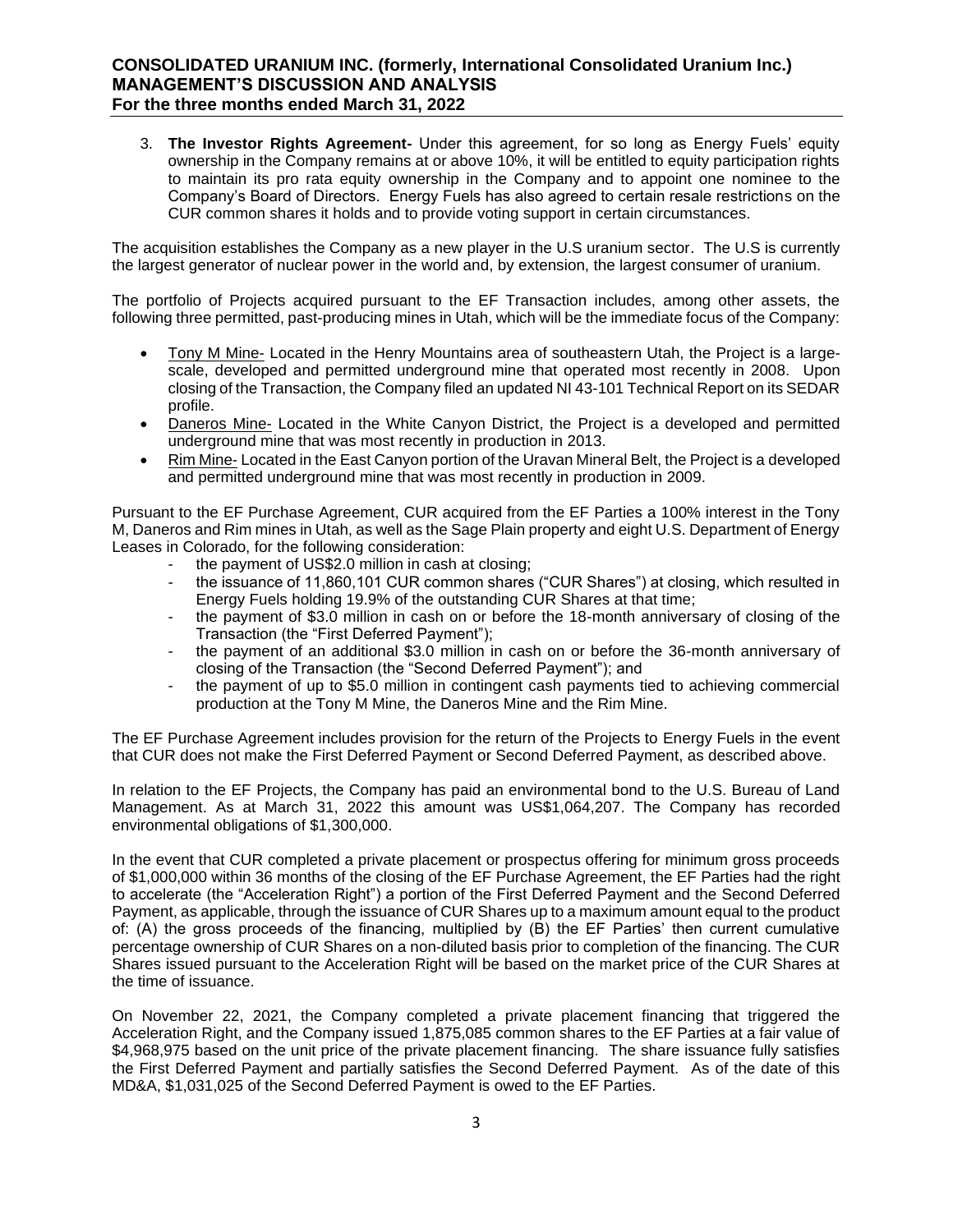### **The Matoush Uranium Project**

On August 19, 2021, the Company closed its acquisition of a 100%, undivided interest, in the Matoush uranium project. The Matoush Project is an advanced stage exploration project centrally located in the province of Quebec, 210km north of the Cree community of Mistissini and approximately 275km north of the town of Chibougamau. The Property currently comprises 413 mining claims covering a total area of 21,670 hectares. The overall project area extends approximately 24km from north to south and up to 12km in width.

Uranium was first discovered on the Property by Uranerz Energy Corp. in 1980, with subsequent work by Ditem Exploration Inc., who optioned the property to Strateco in 2005 who has held the Property since then. Mineralization at Matoush is similar to Athabasca unconformity type uranium deposits, with regard to its occurrence in Proterozoic sedimentary rocks exhibiting similar alteration styles and structural controls. A notable divergence in the nature deposit at Matoush from the typical Athabasca-style deposit is the lack of uranium mineralization at the actual unconformity. Uranium mineralization at Matoush occurs primarily in relatively flat lying accumulations between 150m and 600m above the basement unconformity within Indicator Formation Sandstones, where they are breeched by structures. The penetrating structures have acted as conduits for the flow of mineralizing fluids and are often themselves associated with more steeply dipping zones of mineralization. It should be noted that mineralization is consistent with and roughly the same age as the Westmoreland Uranium project located in Queensland, Australia.

Exploration potential within the project area is considered positive, as mineralization is open to both the north and south along strike from the existing resource. In the Property area, 538 drill holes totaling approximately 234,707m have been completed. These include 415 holes (188,123m) in the main Matoush historic resource area and extensions.

Upon closing, the Company issued 2,000,000 common shares of the Company, having a value of \$3,480,000, and made a cash payment of \$3,500,000. The value of share consideration was priced at \$1.74 per share, based on the quoted market price of the Company's shares acquired at the transaction date.

On February 18, 2022, the Company issued 829,976 common shares, with a deemed value of \$2,000,000 and \$1,500,000 in cash to satisfy the terms of the acquisition of the Matoush project. The value of share consideration was priced at \$2.41 per share, reflecting the 20-day VWAP of CUR shares up to February 17, 2022.

### **Laguna Salada Uranium and Vanadium Project**

In December 2020, the Company entered into an option agreement with U3O8 Corp. ("U3O8") to acquire a 100% interest in the Laguna Salada uranium and vanadium project in Chabut Province, Argentina. The acquisition was completed on December 21, 2021.

The property is located about 270km southwest of the provincial capital, Rawson and approximately 230km from the main commercial port city of Comodoro Rivadavia. Reconnaissance work on Laguna Salada was first conducted in 2007 with the aim of confirming anomalies detected in a 1978 airborne radiometric survey undertaken by Comision Nacional de Energia Atomica, Argentina's National Nuclear Authority ("CNEA"). The CNEA recognized that the uranium mineralization is related to "caliches"- partial cementation of the host by calcium carbonates. "Caliche" and "Calcrete" type deposits are surficial uranium deposits found in semi-desert environments. Caliche-type deposits differ in that they typically occur in unconsolidated clastic sediments such as gravel, as opposed to cemented sediments in the case of Calcrete-type uranium deposits. Examples of surficial uranium deposits are Lake Maitland in Western Australia and Langer Heinrich in Namibia. Laguna Salada is similar to the free-digging Tubas Red Sand deposit in Namibia.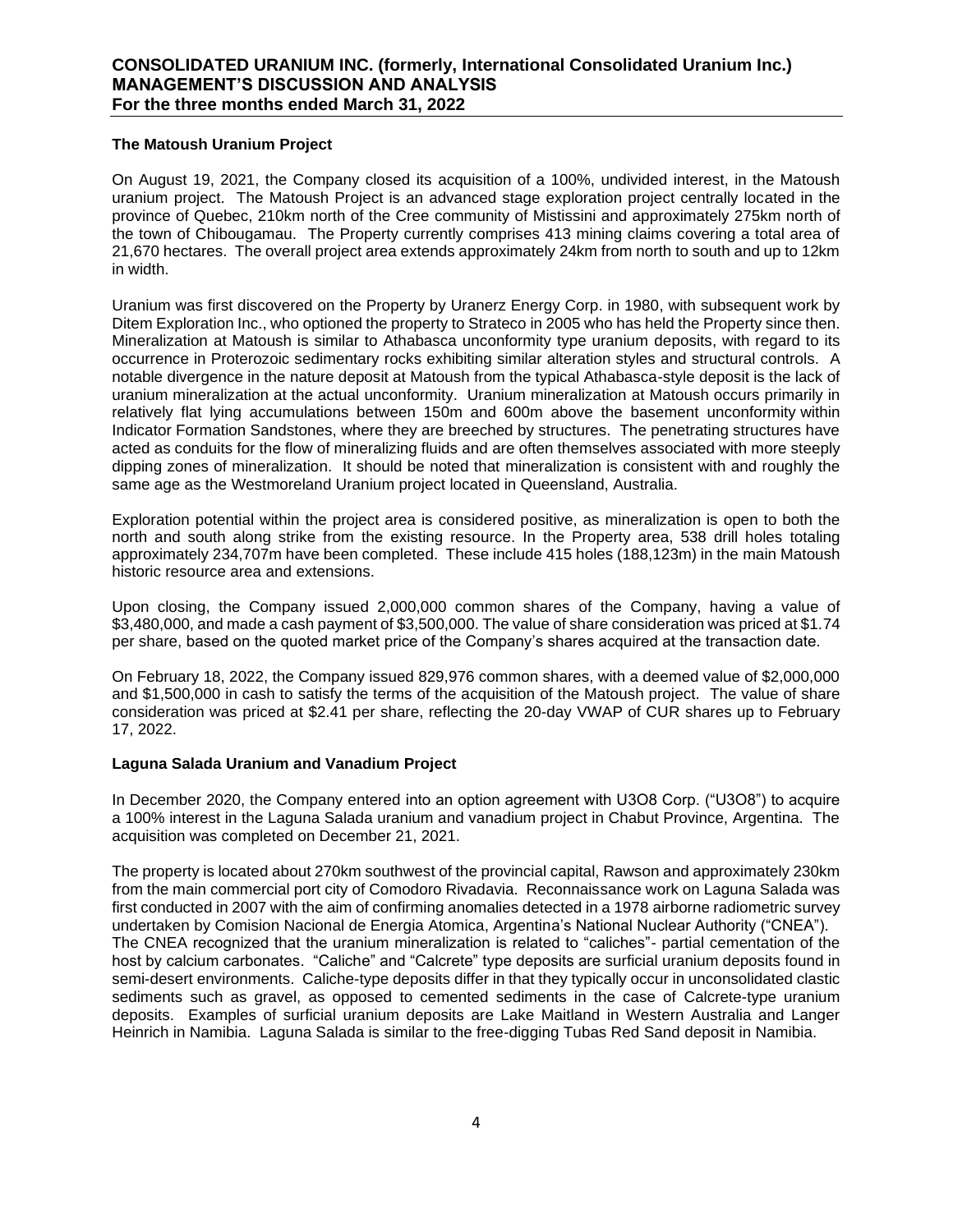On June 11, 2021, the Company paid consideration of \$148,085 satisfied by the issuance of 56,306 common shares and a cash payment of \$225,000. The shares issued reflected a market price of \$2.63 based on the quoted price of the Company's shares acquired at the transaction date.

At that time, the Company provided notice to U3O8 of its exercise of the option to acquire the property, for consideration of \$1,756,755 to be satisfied by the issuance of 675,675 common shares, at a price of \$2.60 per share based on the quoted market price of the Compnay's shares at the transaction date. The Company is also required to reimburse U3O8 for certain expenditures incurred during the option period.

As a result of the exercise, U3O8 is entitled to receive the following contingent payments upon the attainment of certain milestones:

| Uranium Spot<br>Price (USD) |     | <b>Vendor Payment</b><br>(CDN in Cash or Shares) |
|-----------------------------|-----|--------------------------------------------------|
| \$ 50                       | \$. | 505,000                                          |
| \$ 75                       | S.  | 758,000                                          |
| \$100                       |     | 1,010,000                                        |

The Company made a payment of \$505,000 in relation to the Laguna Salada project, related to the spot price of uranium on April 14, 2022 by the issuance of 374,411 of the Company's common shares.

On April 11, 2022, the Company announced its work program on the Laguna Salada Project. Permitting and landholder approvals are being sought to undertake a systematic exploration program at the La Rosada target ("La Rosada") within the Project area. Initially, the program is expected to include ground scintillometer and hand-dug trenching with subsequent follow-up of elect targets using mechanical excavator trenching and drilling.

La Rosada is located approximately 40km northeast of the historical mineral resources at the Guanaco and Lago Seco zones. It represents an area of considerable discovery potential with minimal previous exploration.

At La Rosada, terraces of the prospective sequence of Quarternary unconsolidated gravels/sands hosting the caliche-style uranium-vanadium mineralization outcrop over a large area (>36,000 ha.). Historic cursory exploration work at La Rosada reported grades up to 1.18% U<sub>3</sub>O<sub>8</sub> and 0.517% V<sub>2</sub>O<sub>5</sub> at depths of less than 1 metre in the target sequence. Strongly anomalous values were reported in non-systemic shallow pit sampling over several kilometres. Further details may be found in the Company's press release dated April 11, 2022.

### **Moran Lake Uranium and Vanadium Project**

In November 2020, the Company entered into an option agreement with a private, arm's length party to acquire a 100%, undivided interest, in the Moran Lake Project uranium project in the Central Mineral Belt of Labrador, Canada.

On November 30, 2021, the Company delivered consideration of \$150,000, satisfied through the issuance of 253,568 common shares and made a cash payment in the amount of \$150,000 to the optionor. The market price of the shares was \$0.59, reflecting the 5-day volume weighted average price ("VWAP") of the Company's common shares.

In connection with the spin-out of transaction of Labrador Uranium Inc. ("LUR"), the Company provided notice to exercise its option pursuant to the Option Agreement to acquire the Moran Lake project for consideration of \$1,000,000 with \$500,000 to be satisfied through the issuance of 191,570 common shares of CUR at a valuation of \$524,902, based on the quoted market price of the Company's shares acquired at the transaction date, and \$500,000 in cash. The 191,570 shares were issued on October 27, 2021.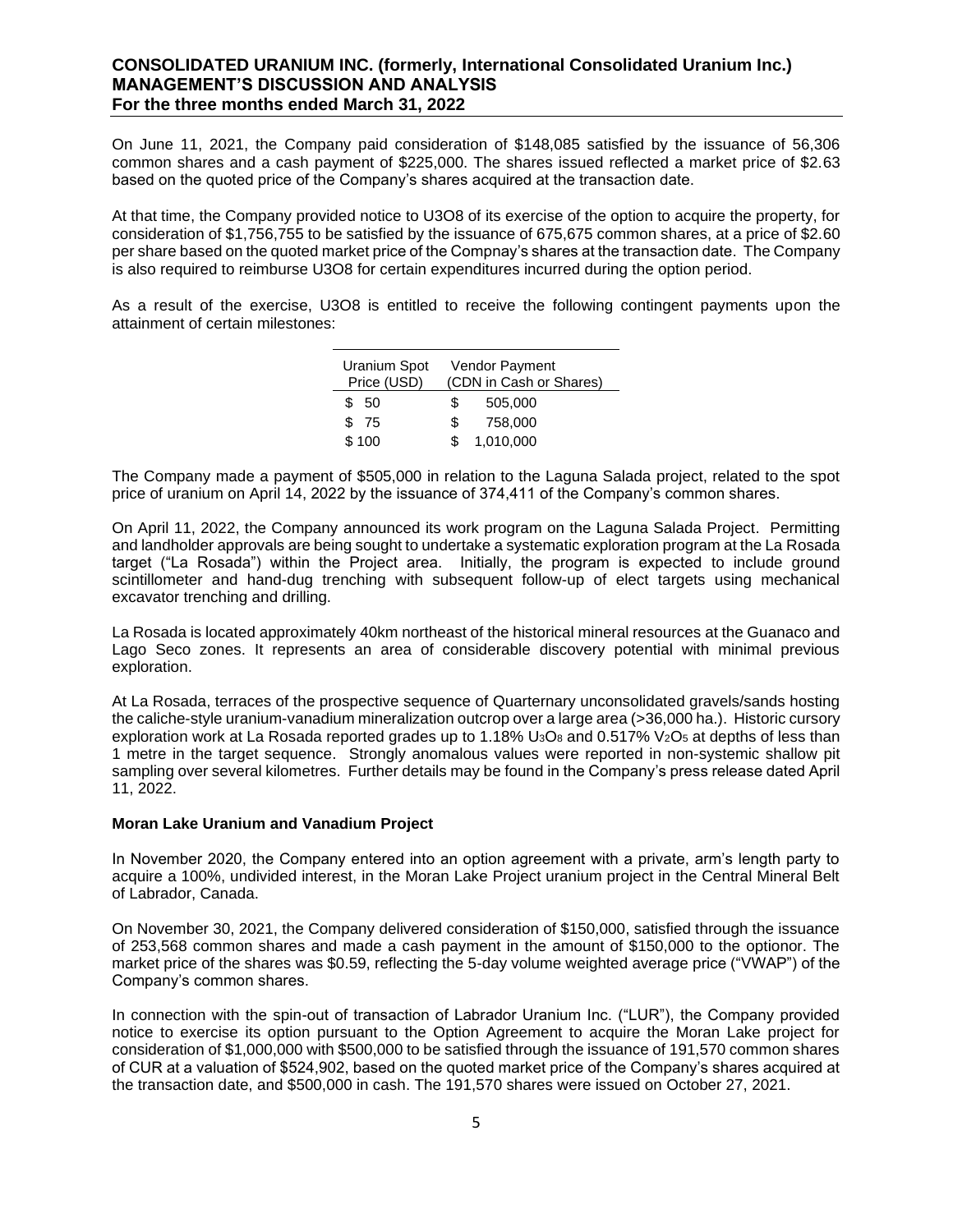Pursuant to a plan of arrangement (the "Arrangement"), the Company transferred ownership of the Moran Lake Project to LUR in exchange for 16,000,000 common shares of LUR (the "LUR Shares").

The Company distributed the 16,000,000 LUR Shares it received under the Arrangement to the Company's shareholders of record on February 14, 2022. Each shareholder received 0.214778 of an LUR Share for each common share of the Company held.

On February 22, 2022, after receiving shareholder approval, the Company completed its spin-out transaction of Labrador Uranium, Inc. and all related acquisitions and financings.

### **The Dieter Lake Uranium Project**

In February 2021, the Company announced its acquisition of the Dieter Lake uranium deposit in Québec, Canada. Staked in January 2021, the property comprises 168 claims totaling 8105 hectares.

The Dieter Lake Property is located in North-Central Quebec and occurs within a Lower Proterozoic sedimentary basin, within the Superior Structural Province of the Precambrian Shield. Between Hudson Bay and Labrador Trough, north-central Quebec, are two east-west trending belts of sedimentary outliers attributed to the Sakami Formation. The Gayot Lake outlier, which is host to the uranium mineralization at Dieter Lake, measures approximately 52 km east-west, by 12 km north-south. Suggested deposit types for the uranium mineralization at Dieter Lake have included unconformity-type, black shale type, and syngenetic stratabound.

Uranerz Exploration and Mining conducted significant exploration at Dieter Lake in the late 1970s and early 1980s. Extensive mapping and sampling programs were completed, involving the collection of rock, soil, lake water, and lake sediment samples. Airborne and ground geophysical programs were completed; as well as, diamond drilling, including at least 145 holes.

More recently, in 2011, Fission Energy Corp. completed a 10 hole, 1,781m drill program designed to establish continuity and expand mineralization where higher grades and thickness were reported, gain a greater understanding of the deposit with the intent of building a more predictive geological model, and determining the dominant mineral deposit type. CUR, working with Jadeite, plans to collect and analyze available historical data in order to determine its exploration future plans for the project.

### **Ben Lomond and Georgetown Uranium Projects**

In June 2020, the Company entered into an option agreement with Mega Uranium Ltd. ("Mega") to acquire a 100% interest in the Ben Lomond and Georgetown (Maureen) uranium projects in Australia.

Pursuant to the option agreement, the Company issued 900,000 common shares and 900,000 common share purchase warrants to Mega, with each warrant entitling the holder to acquire a common share at an exercisable price of \$0.30 per common share for a period of 24 months from the date of issuance, and \$180,000 in cash.

The option on the Ben Lomond property is exercisable, at the Company's election, on or before the second anniversary of entering into the agreement, for additional consideration of \$2,500,000, payable in cash or shares of the Company. The Company is also required to reimburse Mega for certain expenditures incurred during the option period.

Subject to the exercise of the Ben Lomond option, Mega has the right, for a period of 120 days from the exercise of the Ben Lomond option, to sell the Georgetown project to the Company for additional consideration of \$500,000, payable in cash or shares of the Company. The transfer of the projects to the Company has received FIRB approval in Australia. Upon completion of the acquisition of the projects, the Company has an obligation to make contingent payments, in cash or shares, tied to the future spot price of uranium as follows: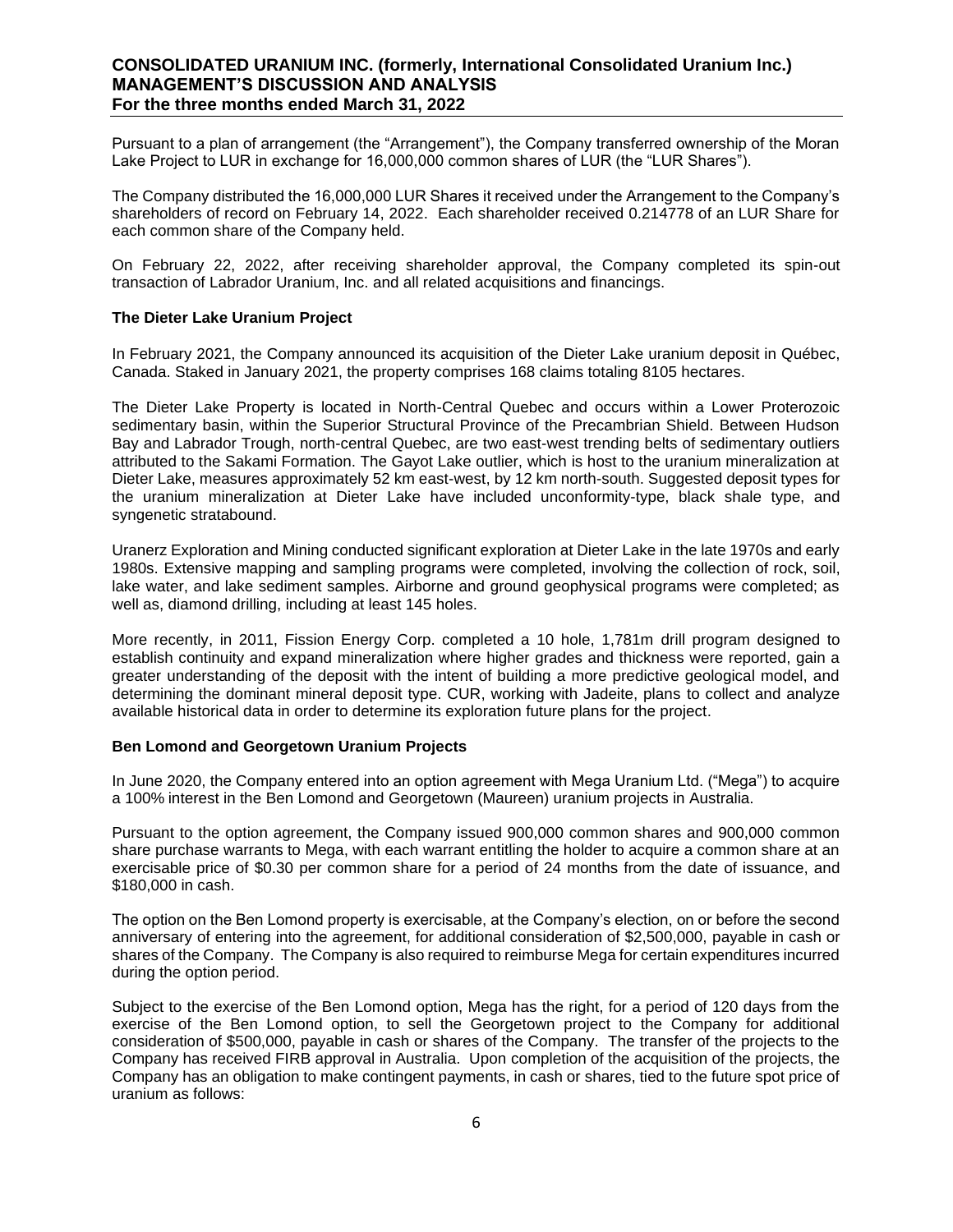| Uranium Spot<br>Price (USD) | Ben Lomond<br>Payments (CDN) | Georgetown<br>Payments (CDN) |         |  |
|-----------------------------|------------------------------|------------------------------|---------|--|
| \$ 50                       | 535.000                      | S                            | 315,000 |  |
| \$75                        | 800,000<br>\$.               | \$                           | 475,000 |  |
| \$100                       | \$1,050,000                  | \$                           | 635,000 |  |

The Ben Lomond Property is subject to the following royalties:

- a royalty equal to AUD\$0.50 per pound  $U_3O_8$  recoverable from any feasibility study completed with respect to the Ben Lomond Property on or prior to the date that is 30 days after the mill operates at 90% planned capacity; or
- after the mill operates at 90% capacity, a 1 % net smelter return royalty on all marketable minerals produced from the mineral claims that comprise the Ben Lomond property; and a 1 % net smelter returns royalty on all marketable minerals produced from the mineral claims that comprise the Ben Lomond Property.

The Georgetown Property is subject to a 0.75% net smelter returns royalty with respect to uranium, molybdenum and fluorite produced from the mineral claims that comprise the Georgetown Property.

### **Mountain Lake Uranium Project**

On July 16, 2020, the Company entered into on option agreement with IsoEnergy Ltd. (TSXV: ISO) ("IsoEnergy") and received shareholder and TSXV conditional approval on August 4, 2021.

Pursuant to the option agreement, the Company has a right to acquire a 100% interest in the Mountain Lake uranium project in Nunavut, Canada.

Under the terms of the option agreement, the Company paid initial consideration to IsoEnergy of 900,000 common shares and a cash payment of \$20,000 on August 10, 2021. The share consideration is valued at a market price of \$1.91 per share based on the quoted market price of the Company's shares acquired at the transaction date.

The option is exercisable at the Company's election on or before the second anniversary of the effective date, upon payment of \$1,000,000 payable in cash or shares at a price per share equal to the five-day VWAP of CUR shares up to the second last trading day prior to the exercise date of the option and reimbursement of certain expenditures incurred by IsoEnergy on the project. The Company is also required to reimburse IsoEnergy for certain expenditures incurred during the option period.

If the Company elects to exercise its option acquire the project, IsoEnergy will also be entitled to receive the following contingent payments, payable in cash or shares, at the Company's election:

| Uranium           |     | Vendor Payment  |  |  |  |
|-------------------|-----|-----------------|--|--|--|
| <b>Spot Price</b> |     | (CDN in Cash or |  |  |  |
| (USD)             |     | Shares)         |  |  |  |
| \$<br>50          | \$. | 410,000         |  |  |  |
| \$.<br>- 75       | \$  | 615,000         |  |  |  |
| \$100             |     | 820,000         |  |  |  |
|                   |     |                 |  |  |  |

The obligation of CUR to make the contingent payments will expire 10 years following the date the option is exercised. In the event that the first contingency payment has been paid by CUR upon the uranium spot price reaching USD\$50, IsoEnergy will have the one-time option to elect to receive \$205,000 in lieu of, and not in addition to, each of the second and the third contingent payments for a total aggregate amount of \$410,000. If elected by IsoEnergy, such \$410,000 will be payable at CUR's option in cash or shares.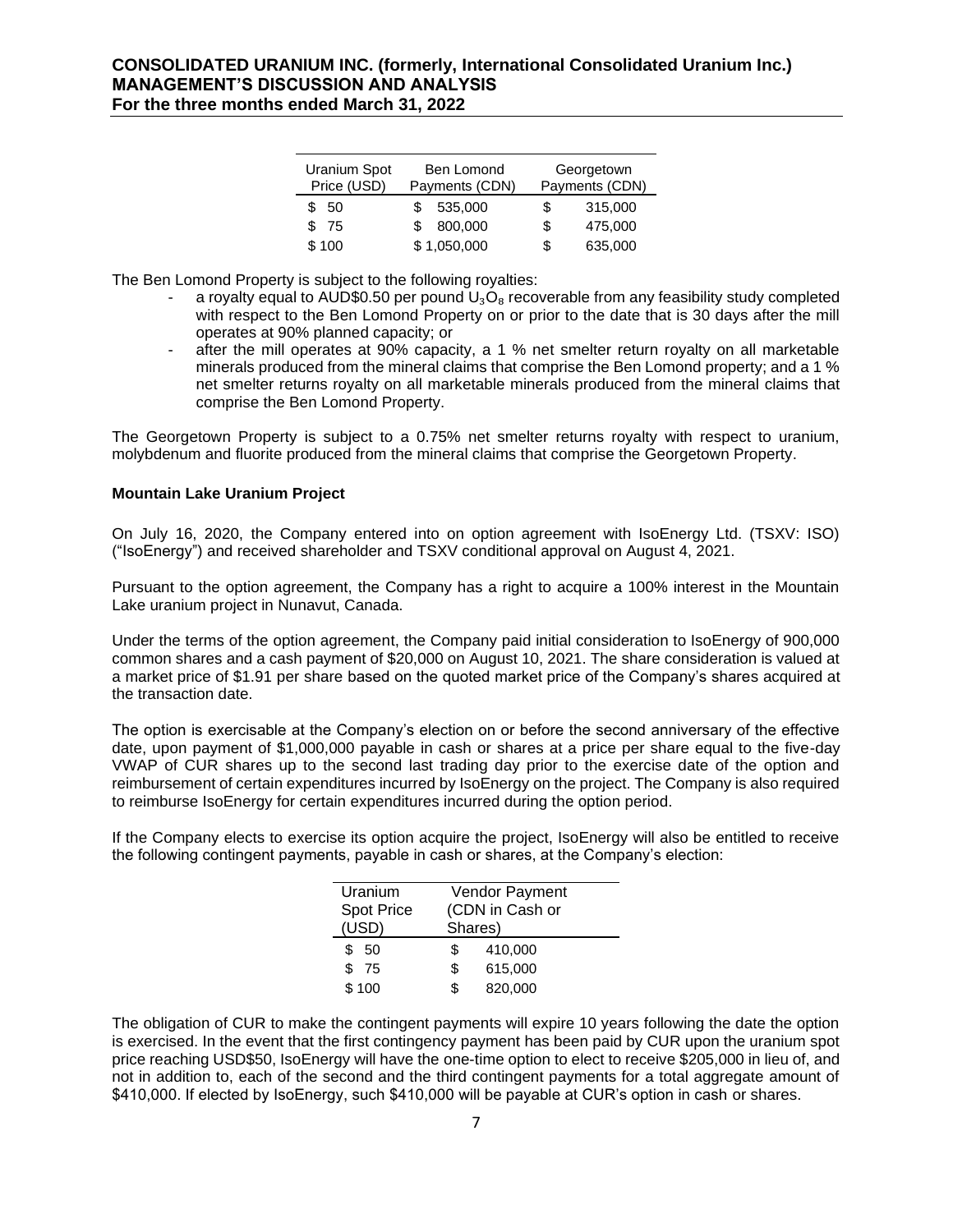### **Acquisition of Milo Uranium-Copper-Gold-REE Project**

On November 10, 2021, the Company announced that its wholly owned Australian subsidiary, CUR Australia Pty Ltd, entered into a definitive sale and purchase agreement (the "Agreement") with Isa Brightlands Pty Ltd (the "Vendor"), a wholly owned subsidiary of GBM Resources ("GBM") (ASX: GBZ), an Australian listed Mineral Exploration company, to acquire (the "GBM Transaction") a 100% interest in the Milo Uranium, Copper, Gold, Rare Earth Project ("Milo" or the "Project"). The Project consists of EPM (Exploration Permit – Minerals) 14416 which consists of 20 sub blocks or approximately 34 square kilometres located within The Mt Isa Inlier approximately 40 kilometres west of Cloncurry in Northwestern Queensland.

Pursuant to the Agreement, CUR will acquire a 100% interest in the Project from the Vendor for the following consideration:

- The payment of \$500,000 in cash (paid)
- The issuance of 750,000 common shares of the Company at a price per share of \$2.85, based on the 7-day volume-weight average price of the Company's common shares on the TSXV up to the date immediately prior to signing of the Agreement.

On April 21, 2022, the Company completed the GBM Transaction Pursuant to the Agreement.

The Company has been granted three contiguous EPMs located approximately 65km north of the town of Mount Isa in Queensland, Australia, by the Department of Natural Resources, Mines and Energy. This new project, called Gidyea Creek, covers an area of 785km<sup>2</sup> and is located immediately adjacent to Paladin Energy Ltd.'s Valhalla Project, which ranks as the largest uranium deposit in the state.

In connection with the closing of the acquisition, pursuant to the Agreement, the Company issued 750,000 common shares to GBM at a deemed price of \$2.85 per share.

In addition, the Company has assumed GBM's obligations pursuant to an existing 2% NSR royalty on the value of gold or other mineral derived from ore produced from the Project payable to Newcrest Mining limited.

Further information related to the Project is available in the Company's press releases dated April 21, 2022 and November 10, 2021.

### **The Mt. Roe Project**

On January 23, 2018, the Company acquired an 80% interest in the Mt. Roe Gold project (the "Mt. Roe Project"), located in the Pilbara region of Western Australia pursuant to the terms of a binding terms sheet executed in December 2017 among the Company, Roe Gold Limited ("RGL"), the shareholders of RGL, NxGold Australia Pty Ltd. (a subsidiary of CUR, created for the purposes of this transaction) ("NxGold Australia") and Mt Sholl Holdings Pty Ltd. (a special purpose vehicle formed by the shareholders of RGL for the purposes of this transaction).

Mt. Roe is comprised of approximately 1,235 hectares covering two exploration blocks and is located approximately 30 kilometres south of the port city of Karratha, Western Australia. The Mt. Roe Project is situated immediately adjacent to the Silica Hills project, a joint venture between Novo Resources Corp. and Artemis Resources Limited ("Artemis") and approximately 5 kilometres from the Radio Hill Mine owned by Artemis.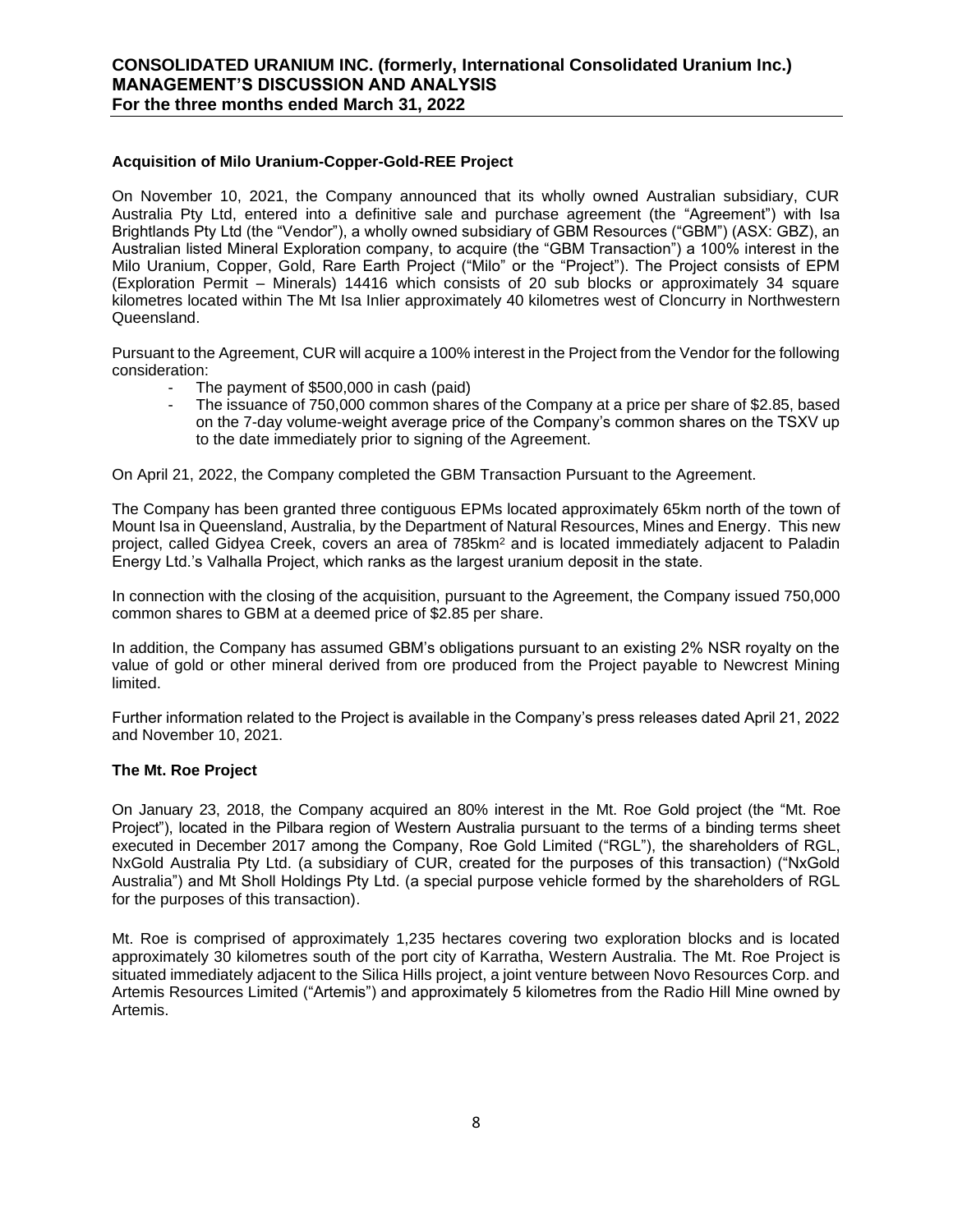### **LIQUIDITY AND CAPITAL RESOURCES**

As an exploration stage company, the Company does not have revenues and historically has had recurring operating losses. As at March 31, 2022, the Company had an accumulated deficit of \$97,619,029 (December 31, 2021 - \$94,484,789). As at March 31, 2022 the Company had working capital of \$28,315,065 (December 31, 2021 - \$27,528,379), which included cash and cash equivalents of \$26,472,835 (December 31, 2021 - \$29,569,409), amounts receivable of \$206,991 (December 31, 2021: \$923,614), marketable securities of \$1,980,920 (December 31, 2021: \$1,550,042), and prepaid expenses and deposits of \$1,180,373 (December 31, 2021: \$1,081,714), offset by accounts payable and accrued liabilities of \$1,501,054 (December 31, 2021: \$5,571,400), and lease liabilities of \$60,000 (December 31, 2021: \$60,000).

During the three months ended March 31, 2022, the Company had 192,336 warrants and 50,000 stock options exercised, generating proceeds of \$837,269.

Subsequent to March 31, 2022, an additional 72,923 of the Company's warrants of the Company's warrants were exercised, generating additional proceeds of \$101,849.

### **SELECTED FINANCIAL INFORMATION**

Management is responsible for the condensed interim consolidated financial statements referred to in this MD&A. The Audit Committee of the Company's Board of Directors has been delegated the responsibility to review and approve the condensed interim consolidated financial statements and MD&A.

The condensed interim consolidated financial statements have been prepared in accordance with IAS 34, Consolidated Financial Reporting, and should be read in conjunction with CUR's Annual Financial Statements, which have also been prepared in accordance with International Financial Reporting Standards ("IFRS") as issued by the International Accounting Standards Board ("IASB"). Based on the nature of the Company's activities, both presentation and functional currency is Canadian dollars.

The Company's condensed interim consolidated financial statements have been prepared using IFRS applicable to a going concern, which assumes that the Company will be able to realize its assets and discharge its liabilities in the normal course of business for the foreseeable future. The ability of the Company to continue as a going concern is dependent on its ability to obtain financing and achieve future profitable operations.

### **Financial Position**

The following financial data is derived from the condensed interim consolidated financial statements and should be read in conjunction with those statements: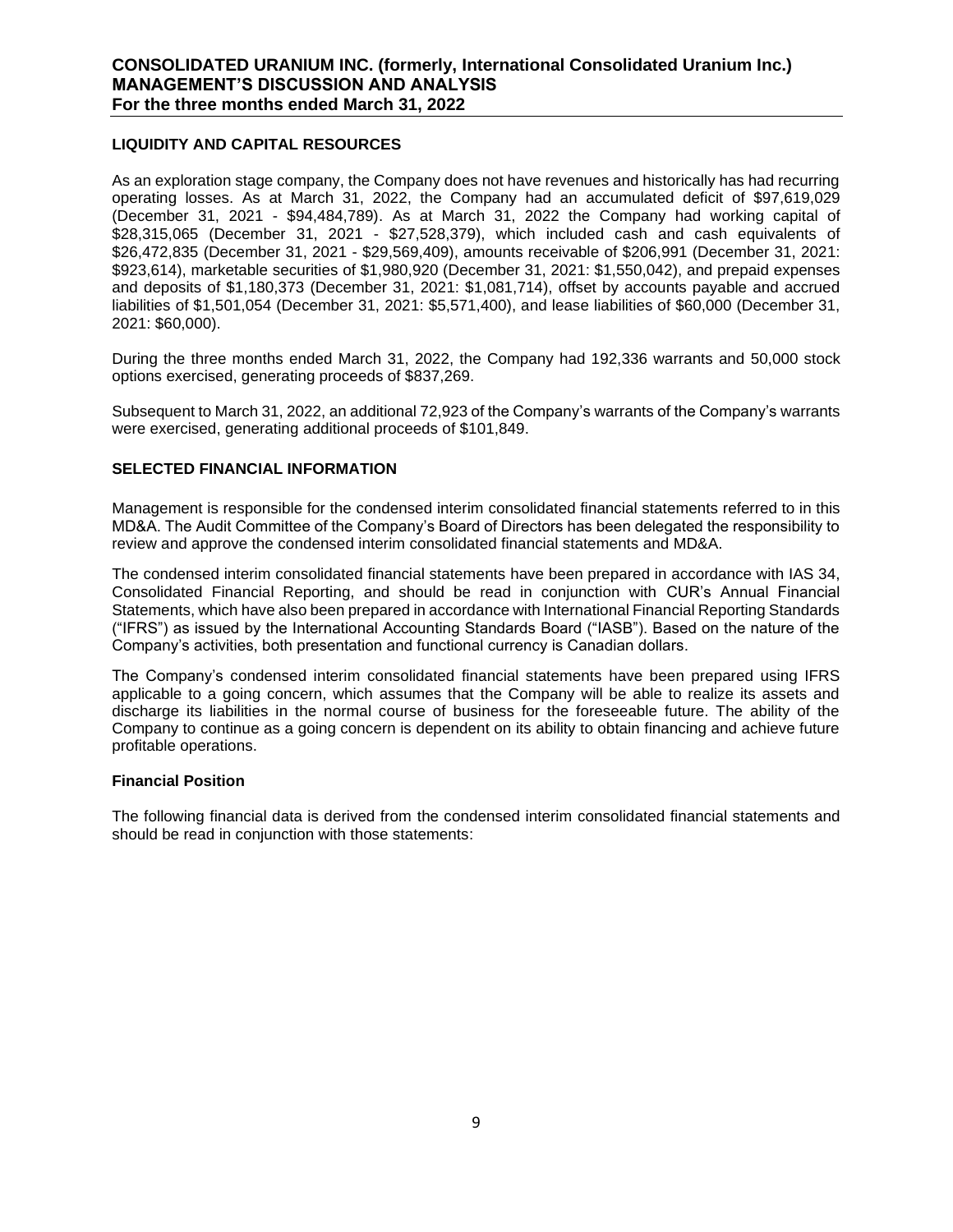|  |  |  | For the three months ended March 31, 2022 |  |
|--|--|--|-------------------------------------------|--|
|  |  |  |                                           |  |

|                                                           | For the three months ended: |                |    |                |
|-----------------------------------------------------------|-----------------------------|----------------|----|----------------|
|                                                           |                             | March 31, 2022 |    | March 31, 2021 |
| <b>Expenses</b>                                           |                             |                |    |                |
| Professional fees                                         | \$                          | 280,361        | \$ | 188,872        |
| Share-based compensation                                  |                             | 729,982        |    | 227,046        |
| Mineral property acquisition and exploration expenditures |                             | 383,976        |    | 44,629         |
| Shareholder communications                                |                             | 1,060,075      |    | 438,231        |
| Consulting and salaries                                   |                             | 434,199        |    | 138,313        |
| Office and other                                          |                             | 105,620        |    | 45,438         |
| Depreciation                                              |                             | 14,276         |    | 6,935          |
| <b>Total general and administrative</b>                   |                             | 3,008,489      |    | 1,089,464      |
| Interest income                                           |                             | (785)          |    | (10, 535)      |
| Foreign exchange loss                                     |                             | 126,536        |    | 796            |
| Loss for the period                                       |                             | 3,134,240      |    | 1,079,725      |
| Other comprehensive (income) loss                         |                             |                |    |                |
| Unrealized (gain) on marketable securities                |                             | (430,878)      |    | (285,387)      |
| Comprehensive loss for the period                         | \$                          | 2,703,362      | \$ | 794,338        |

### **Results of Operations**

During the three months ended March 31, 2022, the Company had an operating loss of \$3,134,240. During the three months ended March 31, 2021, the Company had an operating loss of \$1,079,725. Corporate activity increased in 2022, resulting in a higher level of expenses while the Company executed on its strategy of acquiring and promoting uranium projects

### *General and administrative costs*

Share-based compensation charged to the statement of loss and comprehensive loss for the period ended March 31, 2022 amounted to \$729,982 compared to \$227,046 for the three months ended March 31, 2021. The share-based compensation expense is a non-cash charge calculated using the graded vesting method of the Black-Scholes values.

Stock options granted to directors, consultants and employees vest typically over five years, with the corresponding share-based compensation expense being recognized over this period. Variances in sharebased compensation expense are expected from period to period depending on factors including whether options are granted in a period and whether options have fully vested or have been cancelled or forfeited in a period.

Professional fees were \$280,361 for the three months ended March 31, 2022, compared to \$188,872 for the three months ended March 31, 2021.

Consulting and salaries were \$434,199 for the three months ended March 31, 2022, compared to \$138,313 for the three months ended March 31, 2021. The increase was primarily due to an increase in the usage of consultants as the Company completed its acquisitions and grew the business significantly over this timeframe.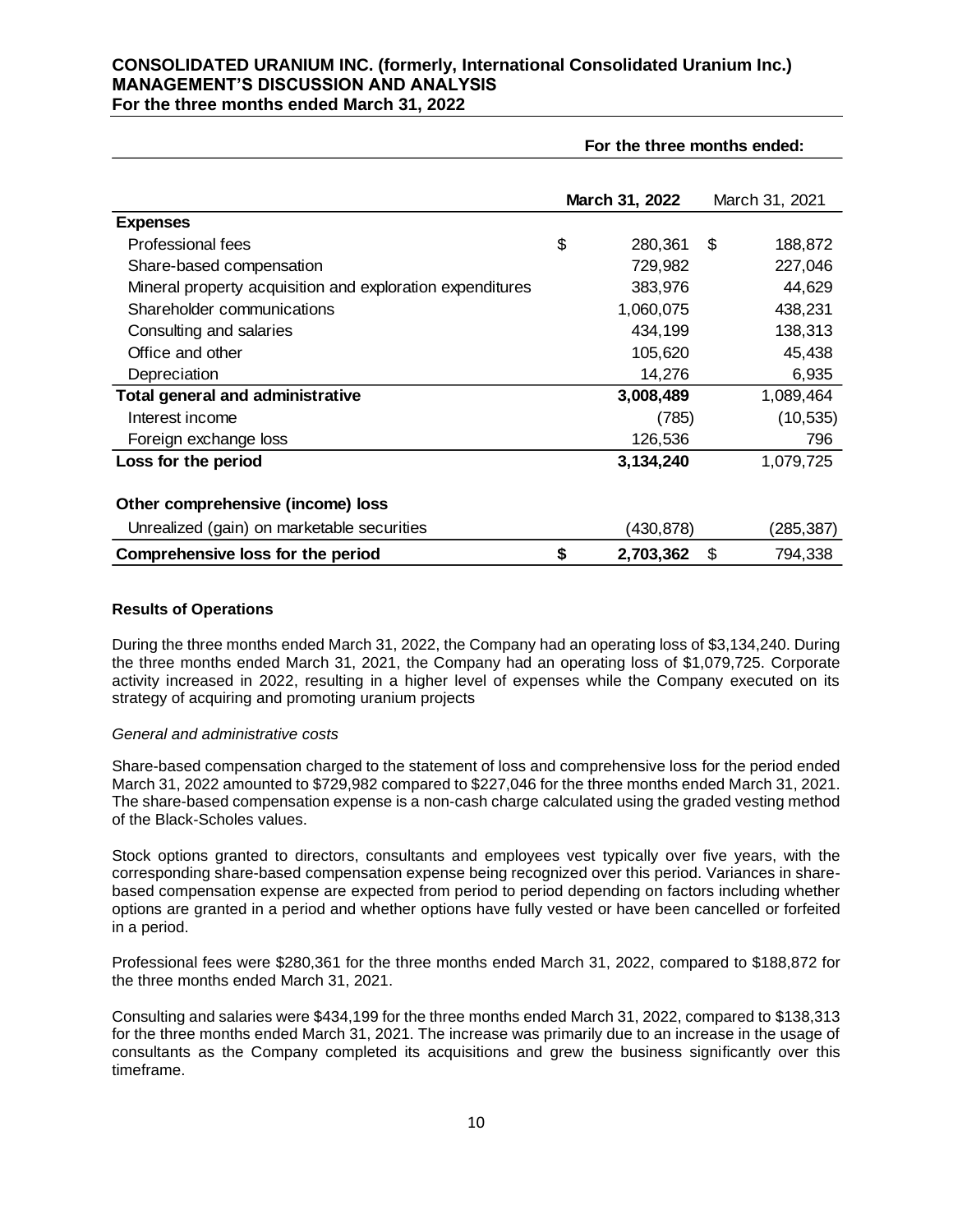Mineral property acquisition and exploration expenditures were \$383,976 for the three months ended March 31, 2022, compared to \$44,629 for the three months ended March 31, 2021. The increase is due to a voluntary change in the accounting policy of the Company as it relates to exploration and evaluation expenses. Please refer to Note 3 of the Company's annual consolidated financial statements.

Shareholder communications expense was \$1,060,075 for the three months ended March 31, 2022, compared with \$438,231 for the three months ended March 31, 2021. These costs relate to the company's financial advisory and corporate initiatives, as the company has grown and attracted broader investor interest in both Europe and the United States, an increased number of press releases, and increased listing, filing, and transfer agent costs.

Office and other expenses were \$105,620 for the three months ended March 31, 2022, compared to \$45,438 for the three months ended March 31, 2021. This can also be attributed to increased activity in the period, and an increase in office rent expense.

Depreciation expense was \$14,276 for the three months ended March 31, 2022, compared to \$6,935 for the three months ended March 31, 2021. Depreciation relates to the right-of-use assets related to the Company's leased office space. The Company's corporate office was moved to Toronto, and the new office space resulted in a higher value for the right-of -use asset, and therefore higher depreciation expenses.

The Company recorded interest income of \$785 for the three months ended March 31, 2022, compared to \$10,535 during the three months ended March 31, 2021, which represents interest earned on cash balances. The amounts of interest income will vary with cash balances held and the Bank of Canada's overnight interest rate. The increase in interest income is attributed to a stronger cash position than in the comparative period.

### **FINANCIAL INSTRUMENTS**

The Company's financial instruments include cash and cash equivalents, restricted cash, amounts receivable, marketable securities, accounts payable and accrued liabilities, and lease liabilities. The risks associated with these financial instruments and the policies regarding their management are discussed below. Management monitors these risk exposures to ensure appropriate measures are implemented in a timely and effective manner.

### **Fair value**

The Company's financial instruments recorded at fair value require disclosure about how the fair value was determined based on significant levels of input described in the following hierarchy:

- Level 1 applies to assets or liabilities for which there are quoted prices in active markets for identical assets or liabilities.
- Level 2 applies to assets or liabilities for which there are inputs other than quoted prices included in Level 1 that are observable for the asset or liability, either directly such as quoted prices for similar assets or liabilities in active markets or indirectly such as quoted prices for identical assets or liabilities in markets with insufficient volume or infrequent transactions.
- Level 3 applies to assets or liabilities for which there are unobservable market data.

The Company's financial instrument recorded at fair value consist of cash, restricted cash and marketable securities and are measured based on Level 1 inputs.

The book value of amount receivable, accounts payable and accrued liabilities, and current lease liabilities approximate their fair value due to the short-term nature of these instruments.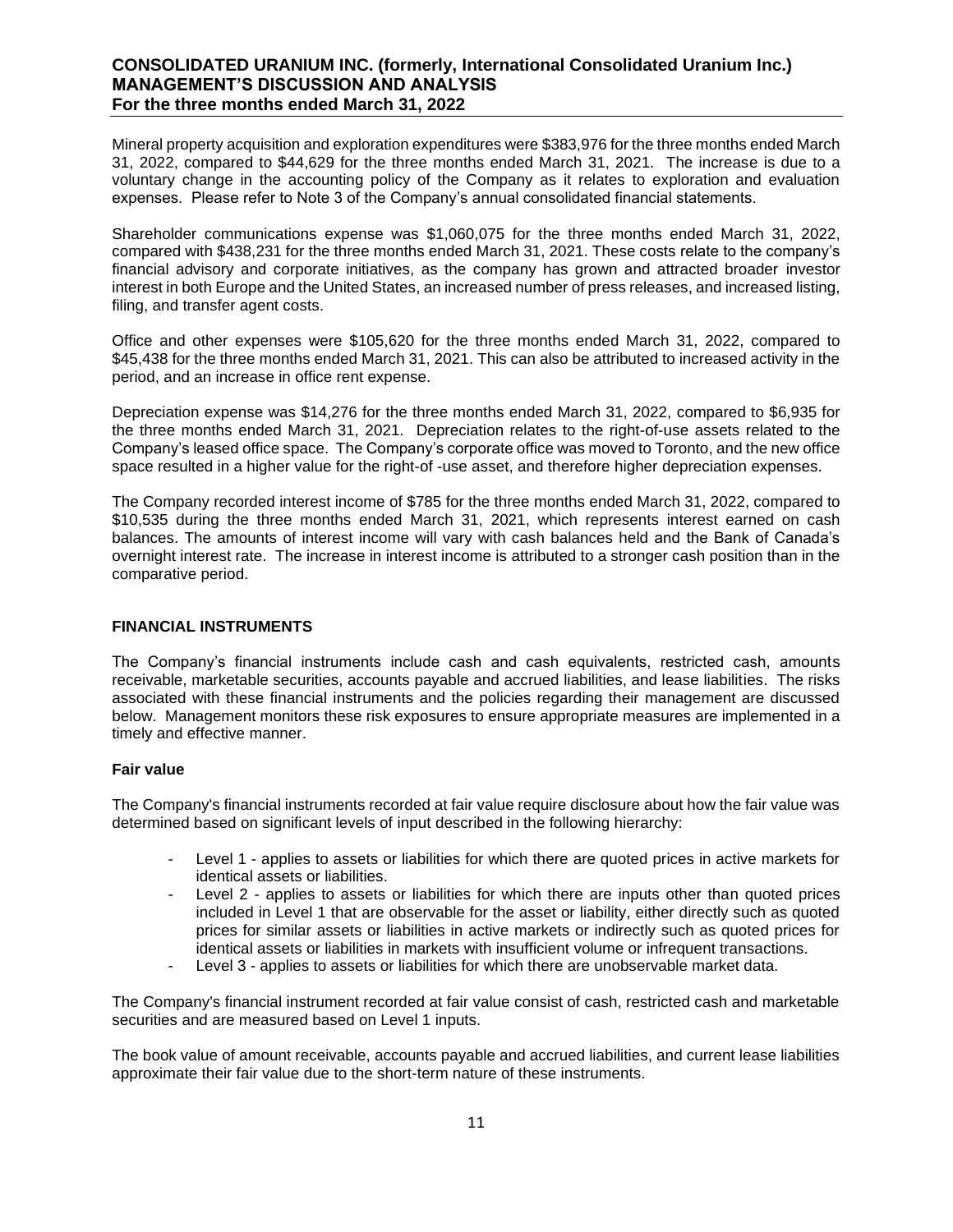As valuations of investments for which market quotations are not readily available are inherently uncertain, and are based on estimates, determination of fair value may differ materially from the values that would have resulted if a ready market existed for the investments.

### **Financial risk management objectives and policies**

**Interest rate risk -** The Company is not exposed to significant interest rate risk.

**Currency risk -** Currency risk is the risk to the Company's earnings that arise from fluctuations of foreign exchange rates and the degree of volatility of these rates. The Company is exposed to foreign currency exchange risk on cash held in Australian dollars and property payments made in United States dollars. The Company does not use derivative instruments to reduce its exposure to foreign currency risk. Management considers currency risk to be insignificant.

**Credit risk -** Credit risk is the risk of an unexpected loss if a counterparty to a financial instrument fails to meet its contractual obligations. The credit risk associated with cash is believed to be minimal as cash is on deposit with Canadian banks that are believed to be creditworthy. Amounts receivable is comprised of amounts due from the Government of Canada. The Company does not believe it is exposed to significant credit risk.

**Liquidity risk -** Liquidity risk is the risk that an entity will encounter difficulty in raising funds to meet its obligations under financial instruments. The Company manages liquidity risk by maintaining sufficient cash balances. Liquidity requirements are managed based on expected cash flows to ensure that there is sufficient capital to meet short-term obligations.

As at March 31, 2022, the Company had working capital of \$28,315,065 (December 31, 2021 - \$27,528,379), which included cash and cash equivalents of \$26,472,835 (December 31, 2021 - \$29,569,409), amounts receivable of \$206,991 (December 31, 2021: \$923,614), marketable securities of \$1,980,920 (December 31, 2021: \$1,550,042), and prepaid expenses and deposits of \$1,180,373 (December 31, 2021: \$1,081,714), offset by accounts payable and accrued liabilities of \$1,501,054 (December 31, 2021: \$5,571,400), and lease liabilities of \$60,000 (December 31, 2021: \$60,000).

### **COMMITMENTS AND CONTINGENCIES**

The Company is party to certain management contracts. As at the date of this report, these contracts contain minimum commitments of approximately \$695,000 and additional contingent payments of approximately \$725,000 upon the occurrence of a change of control. As a triggering effect for a change of control has not taken place, the contingent payments have not been reflected in the consolidated financial statements.

Underlying royalties on the Company's properties are described in the "Summary of Properties and Projects" section.

The Company is party to an office rent agreement until May 30, 2024. Fiscal commitments under the agreement are \$60,000 in the 2022 fiscal year and \$25,000 in the 2023 fiscal year.

Several of the Company's property acquisition agreements include contingent payments to be made based on the spot price of uranium. Certain contingent payments based on spot price of uranium thresholds have been reached, as reached have not been reflected in the financial statements; while higher threshold prices, have not yet been reached. The Company made contingent payments based on the spot price of uranium for its Moran Lake Project and the Laguna Salada Project in the three months ended March 31, 2022.

The Company's mining and exploration activities are subject to various laws and regulations governing the protection of the environment.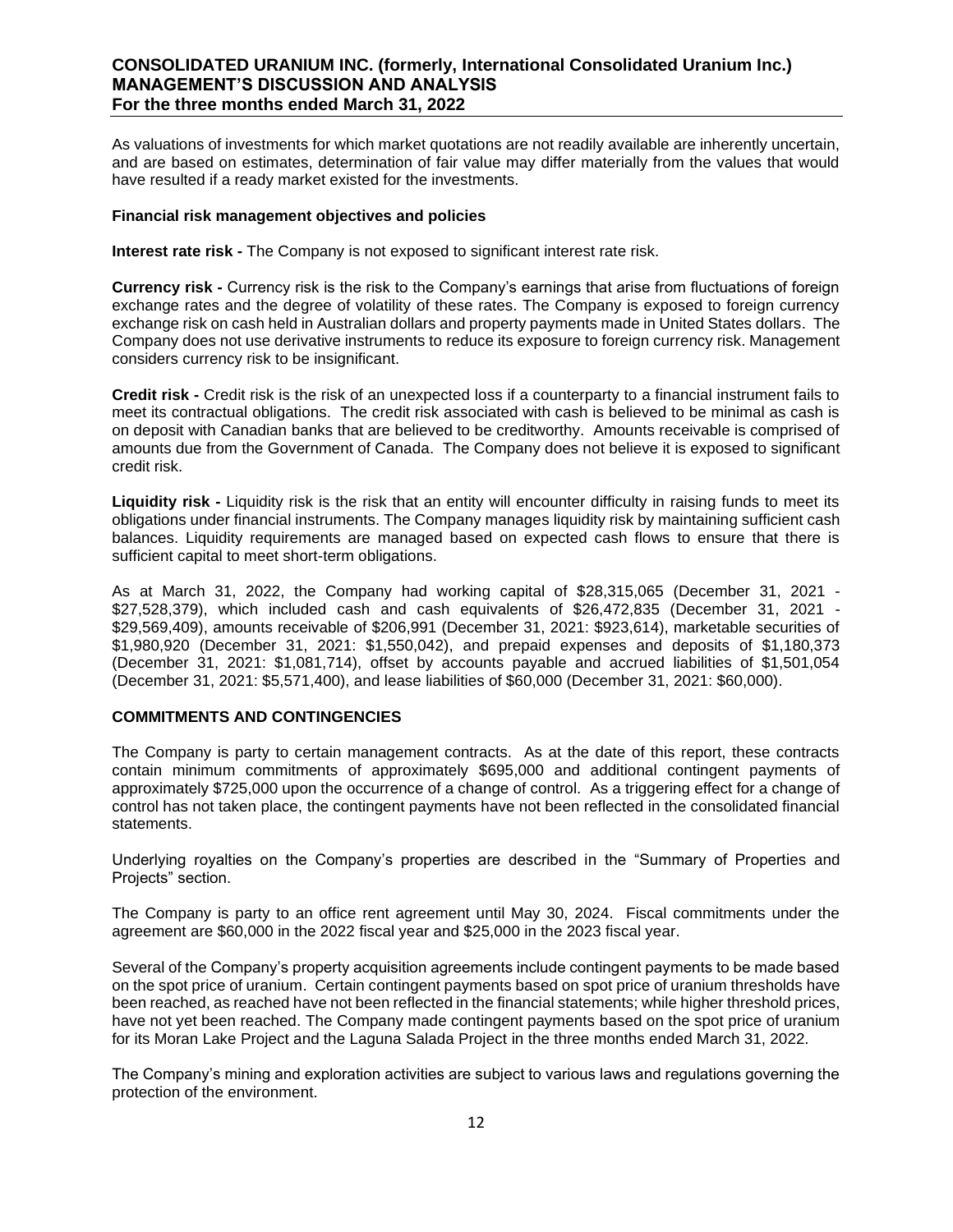These laws and regulations are continually changing and generally becoming more restrictive. The Company believes its operations are materially in compliance with all applicable laws and regulations. The Company has made, and expects to make in the future, expenditures to comply with such laws and regulations.

### **RELATED PARTY TRANSACTIONS**

Key management personnel include those persons having authority and responsibility for planning, directing and controlling the activities of the Company as a whole. The Company has determined that key management personnel consists of executive and non-executive members of the Company's Board of Directors and corporate officers.

Remuneration attributed to key management personnel is summarized as follows:

|                          | Three months ended<br>March 31,<br>2022 | Three months ended<br>March 31,<br>2021 |  |  |
|--------------------------|-----------------------------------------|-----------------------------------------|--|--|
|                          |                                         | S                                       |  |  |
| Consulting fees          | 232,500                                 | 62,250                                  |  |  |
| Share-based compensation | 543,315                                 | 95,221                                  |  |  |
|                          | 775,815                                 | 157,471                                 |  |  |

As at March 31, 2022 there was \$25,127 (December 31, 2021 – \$4,340) included in accounts payable and accrued liabilities owing to directors and officers for compensation.

As at March 31, 2022, there was \$845,313 (December 31, 2021 - \$826,592) included in accounts payable and accrued liabilities owing to Energy Fuels Inc. for deferred property payments and costs incurred on the Company's behalf at the Company's mineral properties. Energy Fuels holds 21.22% of the Company's common shares at March 31, 2022 (December 31, 2021- 21.22%).

### **CRITICAL ACCOUNTING JUDGEMENTS, ESTIMATES AND ASSUMPTIONS**

The preparation of the financial statements requires management to make judgments, estimates and assumptions that affect the reported amounts of assets, liabilities and contingent liabilities at the date of the financial statements and the reported amounts of revenues and expenses during the reporting period. Estimates and assumptions are continuously evaluated and are based on management's experience and other factors, including expectations of future events that are believed to be reasonable in the circumstances. Uncertainty about these judgments, estimates and assumptions could result in a material adjustment to the carrying amount of the asset or liability affected in future periods.

Information about significant areas of estimation uncertainty considered by management in preparing the consolidated financial statements is as follows:

Information about critical judgments and estimates in applying accounting policies, and areas where assumptions and estimation uncertainties that have a significant risk of resulting in a material adjustment within the next financial year are included in the following areas:

### *Mineral resource estimates*

The figures for mineral resources are determined in accordance with National Instrument 43-101, "Standards of Disclosure for Mineral Projects", issued by the Canadian Securities Administrators. There are numerous uncertainties inherent in estimating mineral reserves and mineral resources, including many factors beyond the Company's control. Such estimation is a subjective process, and the accuracy of any mineral reserve or mineral resource estimate is a function of the quantity and quality of available data and of the assumptions made and judgments used in engineering and geological interpretation.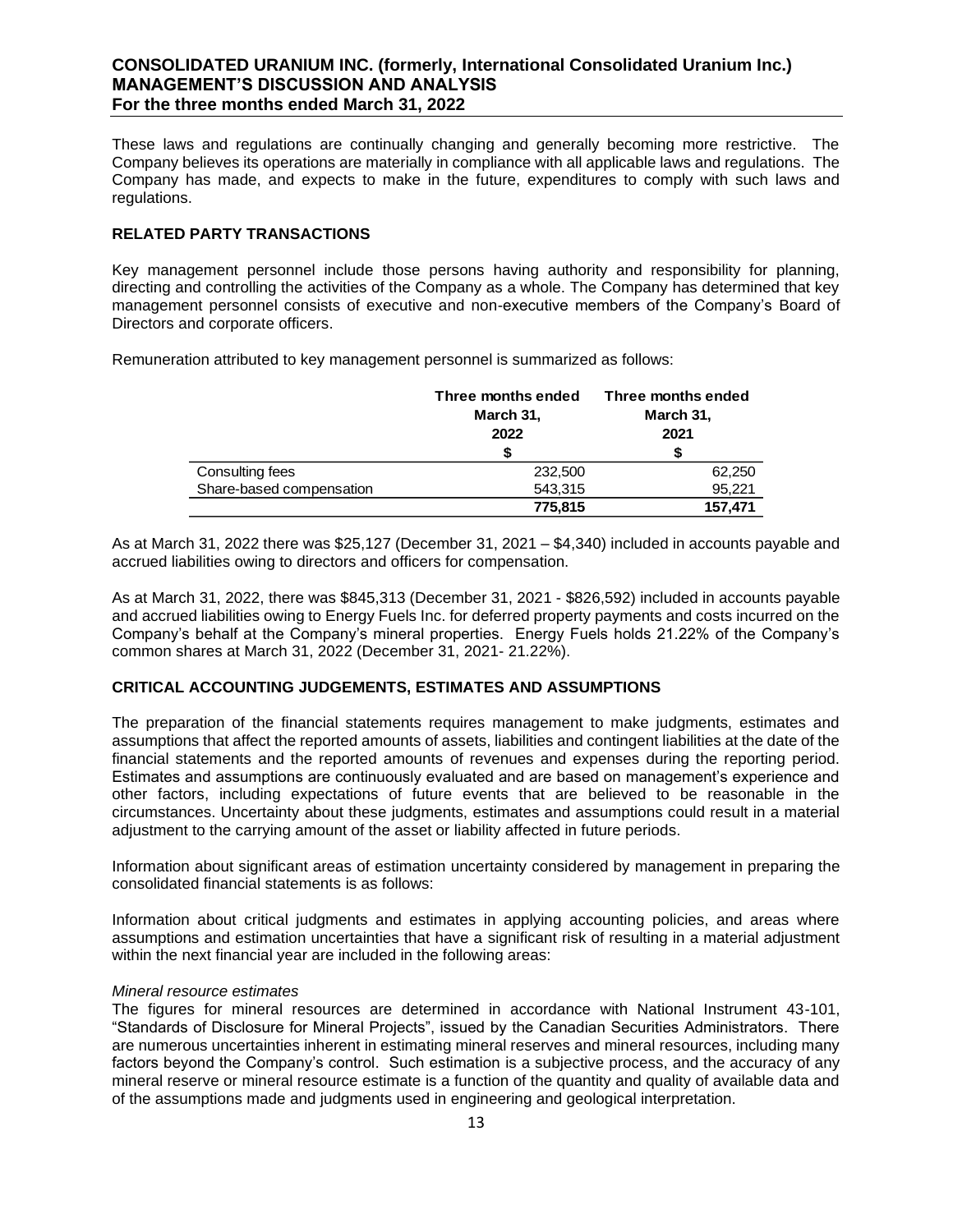Differences between management's assumptions including economic assumptions such as metal prices and market conditions could have a material effect in the future on the Company's financial position and results of operation.

### *Estimation of decommissioning and reclamation costs and the timing of expenditure*

Decommissioning, restoration and similar liabilities are estimated based on the Company's interpretation of current regulatory requirements, constructive obligations and are measured at fair value. Fair value is determined based on the net present value of estimated future cash expenditures for the settlement of decommissioning, restoration or similar liabilities that may occur upon decommissioning. Such estimates are subject to change based on changes in laws and regulations and negotiations with regulatory authorities. Cost estimates are updated annually to reflect known developments and are subject to review at regular intervals.

### *Share-based payments and warrants*

Management determines costs for share-based payments and warrants using market-based valuation techniques. The fair value of the market-based and performance-based share awards are determined at the date of grant using generally accepted valuation techniques. Assumptions are made and judgment used in applying valuation techniques. These assumptions and judgments for share-based payments include estimating the future volatility of the stock price, expected dividend yield, future employee turnover rates and future employee stock option exercise behaviours and corporate performance. Assumptions and judgments for determining the value of warrants include estimating the future volatility of the share price, expected dividend yield and expected risk-free rate of return. Such judgments and assumptions are inherently uncertain. Changes in these assumptions affect the fair value estimates.

### *Income taxes and recoverability of potential deferred tax assets*

In assessing the probability of realizing income tax assets recognized, management makes estimates related to expectations of future taxable income, applicable tax planning opportunities, expected timing of reversals of existing temporary differences and the likelihood that tax positions taken will be sustained upon examination by applicable tax authorities. In making its assessments, management gives additional weight to positive and negative evidence that can be objectively verified. Estimates of future taxable income are based on forecasted cash flows from operations and the application of existing tax laws in each jurisdiction. The Company considers whether relevant tax planning opportunities are within the Company's control, are feasible, and are within management's ability to implement. Examination by applicable tax authorities is supported based on individual facts and circumstances of the relevant tax position examined in light of all available evidence. Where applicable tax laws and regulations are either unclear or subject to ongoing varying interpretations, it is reasonably possible that changes in these estimates can occur that materially affect the amounts of income tax assets recognized. Also, future changes in tax laws could limit the Company from realizing the tax benefits from the deferred tax assets. The Company reassesses unrecognized income tax assets at each reporting period.

### *Functional currency*

Functional currency is the currency of the primary economic environment in which the Company and its subsidiaries operate. If indicators of the primary economic environment are mixed, then management uses its judgment to determine the functional currency that most faithfully represents the economic effect of underlying transactions, events and conditions.

### *Fair value of investment in securities not quoted in an active market or private company investments*

Where the fair values of financial assets and financial liabilities recorded on the consolidated statement of financial position cannot be derived from active markets, they are determined using a variety of valuation techniques. The inputs to these models are derived from observable market data where possible, but where observable market data is not available, judgment is required to establish fair values.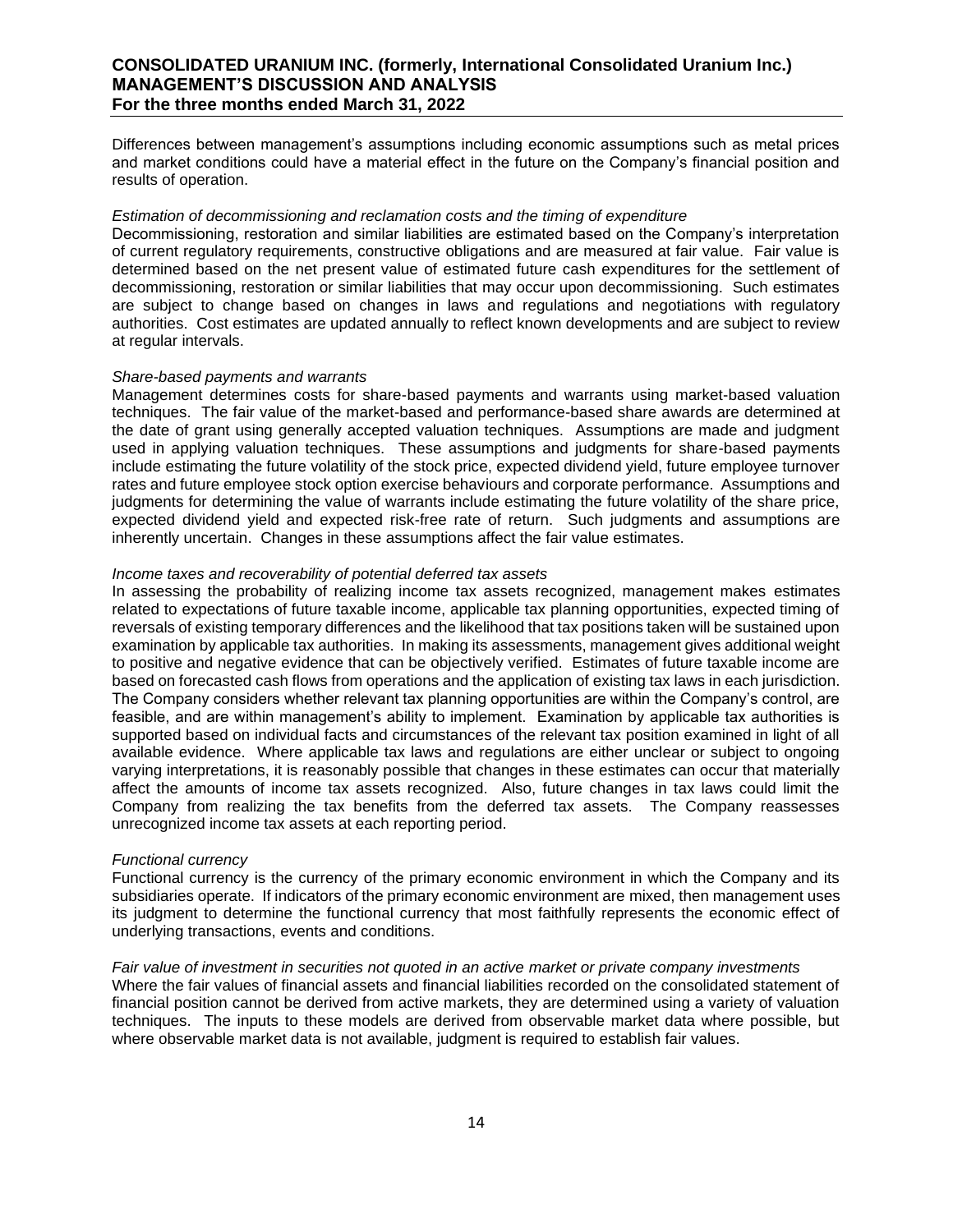### *Income, value added, withholding and other taxes*

The Company is subject to income, value added, withholding and other taxes. Significant judgment is required in determining the Company's provisions for taxes. There are many transactions and calculations for which the ultimate tax determination is uncertain during the ordinary course of business. The Company recognizes liabilities for anticipated tax audit issues based on estimates of whether additional taxes will be due. The determination of the Company's income, value added, withholding and other tax liabilities requires interpretation of complex laws and regulations. The Company's interpretation of taxation law as applied to transactions and activities may not coincide with the interpretation of the tax authorities. All tax related filings are subject to government audit and potential reassessment subsequent to the financial statement reporting period. Where the final tax outcome of these matters is different from the amounts that were initially recorded, such differences will impact the tax related accruals and deferred income tax provisions in the period in which such determination is made.

### . **CAPITAL MANAGEMENT**

On an ongoing basis, and particularly in light of current market conditions for mineral exploration, management evaluates and adjusts its planned level of activities, including planned exploration and committed administrative costs, to maintain adequate levels of working capital.

Management will determine whether to accept any offer to finance, considering the financing terms, the results of exploration, the Company's share price at the time and current market conditions, among other things.

The Company manages its capital structure and makes adjustments to it, based on the funds available to the Company, in order to support the acquisition, exploration and evaluation of assets. The Board does not impose quantitative return on capital criteria for management, but rather relies on the expertise of the Company's management to sustain the future development of the business.

In the management of capital, the Company considers all types of equity and is dependent on third party financing, whether through debt, equity, or other means. The properties in which the Company currently has an interest are in the exploration stage. As such, the Company has historically relied on the equity markets to fund its activities.

The Company will continue to assess new properties and seek to acquire an interest in additional properties if it determines that there is sufficient geologic or economic potential and if it has adequate financial resources to do so.

Although the Company has been successful in raising funds to date, there is no assurance that the Company will be successful in obtaining required financing in the future or that such financing will be available on terms acceptable to the Company.

Management reviews its capital management approach on an ongoing basis and believes that this approach, given the relative size of the Company, is reasonable. The Company is not subject to externally imposed capital requirements. There were no changes in the Company's approach to capital management during the period.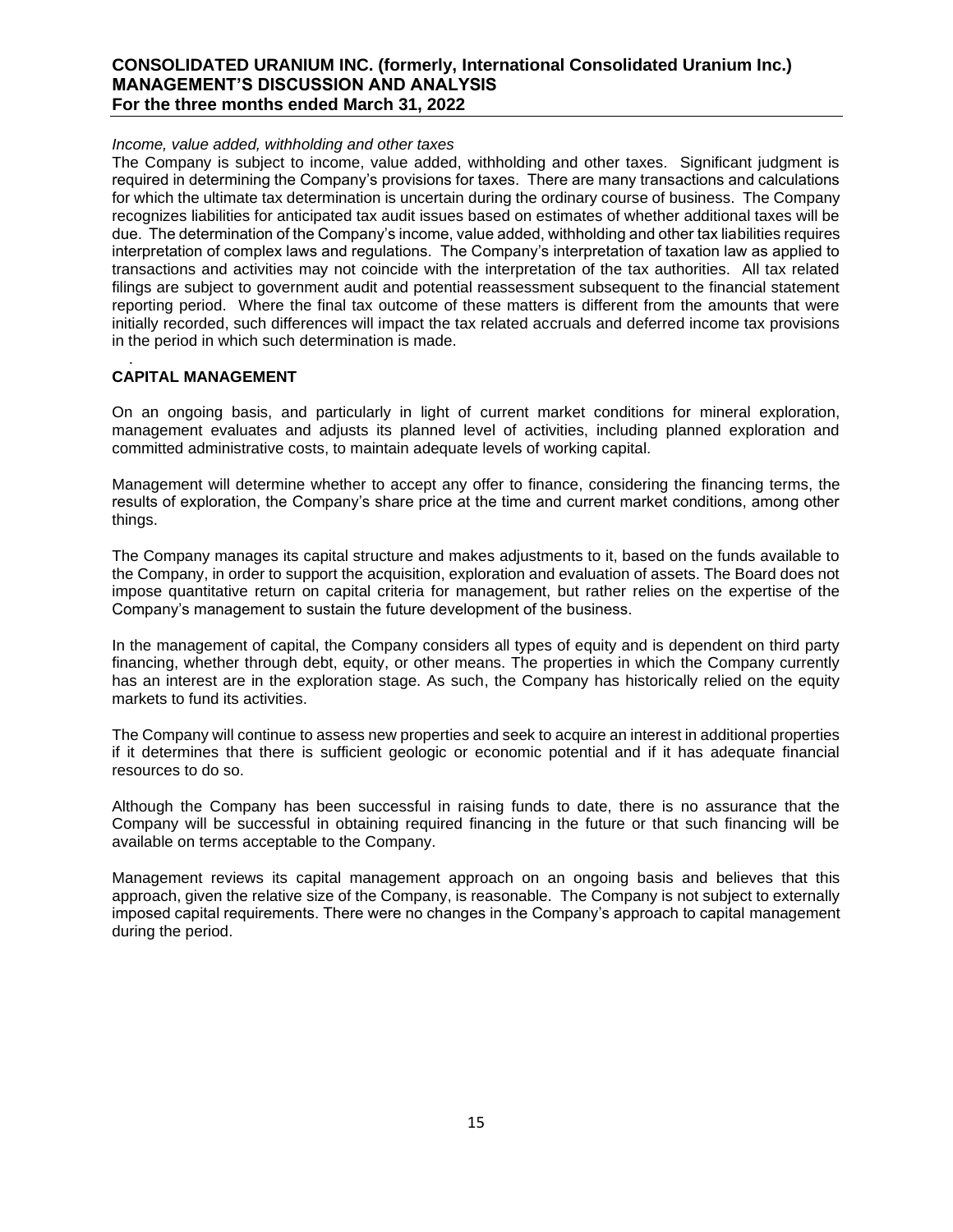### **SEGMENTED INFORMATION**

The Company has one operating segment in three geographic areas in Canada, Australia and Argentina, with the corporate office in Canada. Segmented disclosure and Company-wide information is as follows:

| March 31, 2022           | Canada           | <b>Australia</b> |      | Argentina | Total            |
|--------------------------|------------------|------------------|------|-----------|------------------|
| Current assets           | \$<br>29,836,398 | \$<br>34,556     | S    | 5,165     | \$<br>29,876,119 |
| Non-current assets       | 1,516,764        | ۰                |      |           | 1,516,764        |
| <b>Total assets</b>      | \$<br>31,353,162 | \$<br>34,556     | \$   | 5,165     | \$<br>31,392,883 |
| <b>Total liabilities</b> | \$<br>2,864,038  | \$<br>170        | \$   |           | \$<br>2,864,208  |
|                          |                  |                  |      |           |                  |
| <b>March 31, 2021</b>    | Canada           | <b>Australia</b> |      | Argentina | Total            |
| Current assets           | \$<br>15,747,891 | \$<br>36,774     | - \$ | ٠         | \$<br>15,784,665 |
| Non-current assets       | 1,415,201        |                  |      |           | 1,415,201        |
| <b>Total assets</b>      | \$<br>17,163,092 | \$<br>36,774     | - \$ |           | \$<br>17,199,866 |
| <b>Total liabilities</b> | \$<br>244.839    | \$<br>27.431     | \$   | ۰         | \$<br>272.270    |

### **RISK FACTORS**

Mining exploration inherently contains a high degree of risk and uncertainty, which even a combination of careful evaluation, experience and knowledge may not eliminate. The following are certain factors relating to the business of the Company, which investors should carefully consider when making an investment decision concerning the Company's shares. These risks and uncertainties are not the only ones facing the Company. Additional risks and uncertainties not presently known that the Company currently deems immaterial, may also impair the operations of the Company. If any such risks occur, the financial condition, liquidity and results of operations of the Company could be materially adversely affected and the ability of the Company to implement its growth plans could be adversely affected. An investment in the Company is speculative. An investment in the Company will be subject to certain material risks and investors should not invest in securities of the Company unless they can afford to lose their entire investment. The following is a description of certain risks and uncertainties that may affect the Company.

### *Novel Coronavirus ("COVID-19")*

The Company's operations could be significantly adversely affected by the effects of a widespread global outbreak of a contagious disease, including the recent outbreak of respiratory illness caused by COVID-19. The Company cannot accurately predict the impact COVID-19 will have on its operations and the ability of others to meet their obligations with the Company, including uncertainties relating to the ultimate geographic spread of the virus, the severity of the disease, the duration of the outbreak, and the length of travel and quarantine restrictions imposed by governments of affected countries. In addition, a significant outbreak of contagious diseases in the human population could result in a widespread health crisis that could adversely affect the economies and financial markets of many countries, resulting in an economic downturn that could further affect the Company's operations and ability to finance its operations.

### *Substantial Capital Requirements and Liquidity*

Substantial additional funds for the establishment of the Company's current and planned operations will be required. No assurances can be given that the Company will be able to raise the additional funding that may be required for such activities, should such funding not be fully generated from operations.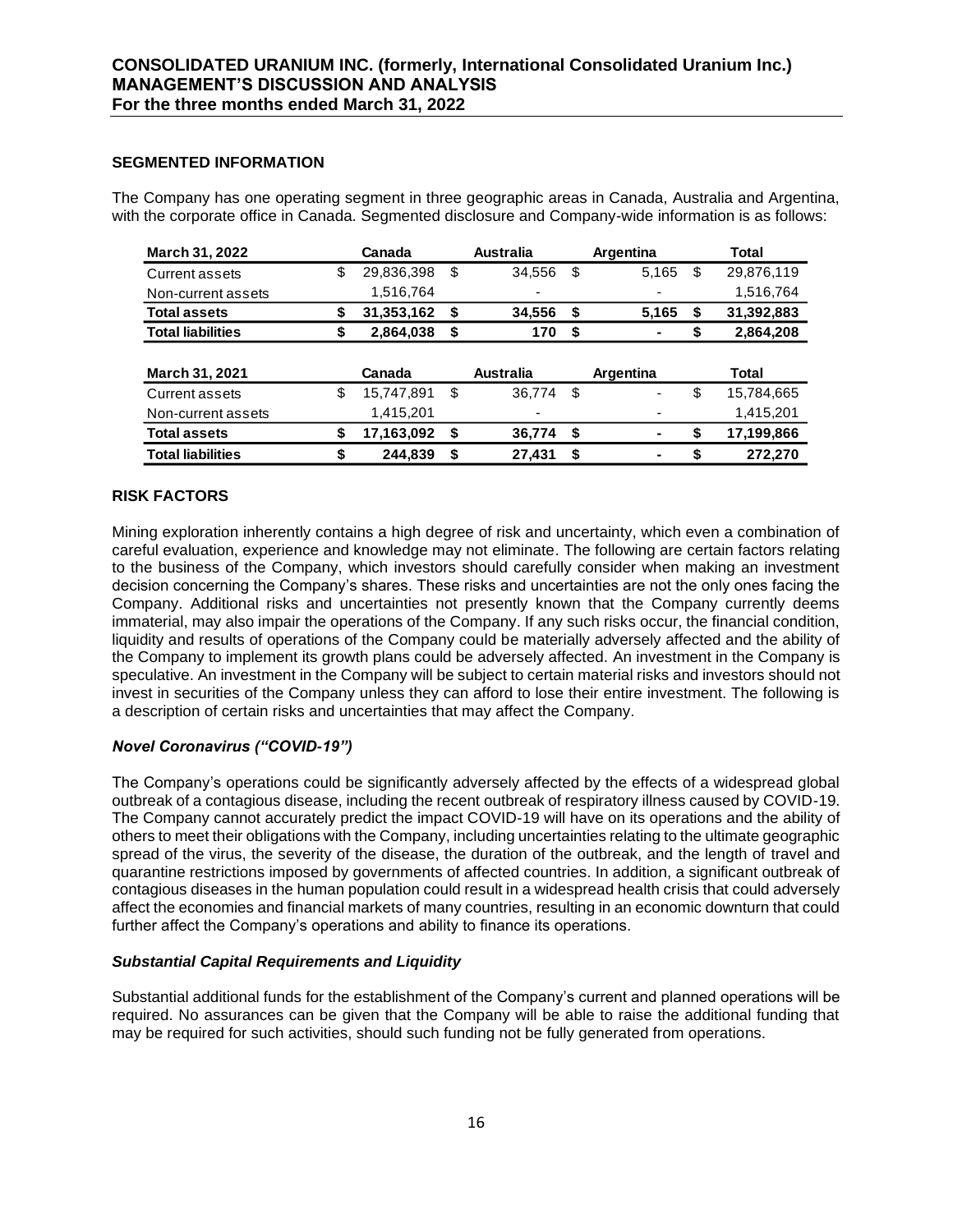Mineral prices, environmental rehabilitation or restitution, current financial conditions, revenues, taxes, capital expenditures, operating expenses and geological results are all factors which will have an impact on the amount of additional capital that may be required. To meet such funding requirements, the Company may be required to undertake additional equity financing, which would be dilutive to shareholders. Debt financing, if available, may also involve restrictions on financing and operating activities. There is no assurance that additional financing will be available on terms acceptable to the Company or at all. If the Company is unable to obtain additional financing as needed, it may be required to reduce the scope of its operations and pursue only those projects that can be funded through cash flows generated from its existing operations, if any.

### *Financing Risks and Dilution to Shareholders*

The Company will have limited financial resources, no operations and no revenues. Even if the Company's exploration program on one or more of the properties is successful, additional funds will be required for the purposes of further exploration and development. There can be no assurance that the Company will be able to obtain adequate financing in the future or that such financing will be available on favourable terms or at all. It is likely such additional capital will be raised through the issuance of additional equity which would result in dilution to the Company's shareholders.

### *Limited Operating History*

The Company is a relatively new company with limited operating history. The Company only recently acquired its interest in its material properties and the Company has no history of business or mining operations, revenue generation or production history. The Company has yet to generate a profit from their activities. The Company will be subject to all the business risks and uncertainties associated with any new business enterprise, including the risk that it will not achieve its growth objective. The Company anticipates that it may take several years to achieve positive cash flow from operations.

### *No Mineral Resources or Mineral Reserves*

Resource exploration is a speculative business, characterized by a number of significant risks including, among other things, unprofitable efforts resulting not only from the failure to discover mineral deposits but also from finding mineral deposits that, though present, are insufficient in quantity and quality to return a profit from production. The marketability of minerals acquired or discovered by the Company may be affected by numerous factors which are beyond the control of the Company and which cannot be accurately predicted, such as market fluctuations, the proximity and capacity of milling facilities, mineral markets and processing equipment, and such other factors as government regulations, including regulations relating to royalties, allowable production, importing and exporting of minerals, and environmental protection, the combination of which factors may result in the Company not receiving an adequate return of investment capital.

The Company's properties are in the exploration stage only and, to date, no mineral resources or mineral reserves have been identified. Development of the Company's properties will follow only if favourable exploration results are obtained. The business of exploration for minerals and mining involves a high degree of risk. Few properties that are explored are ultimately developed into producing mines. There is no assurance that any mineral resources or mineral reserves will be identified or developed. The long-term profitability of the Company's operations will in part be directly related to the costs and success of its exploration programs, which may be affected by a number of factors.

Substantial expenditures are required to establish mineral resources and mineral reserves and to develop the mining and processing facilities and infrastructure at any site chosen for mining. Although substantial benefits may be derived from the discovery of a major mineralized deposit, no assurance can be given that minerals will be discovered in sufficient quantities to justify commercial operations or that funds required for development can be obtained on a timely basis.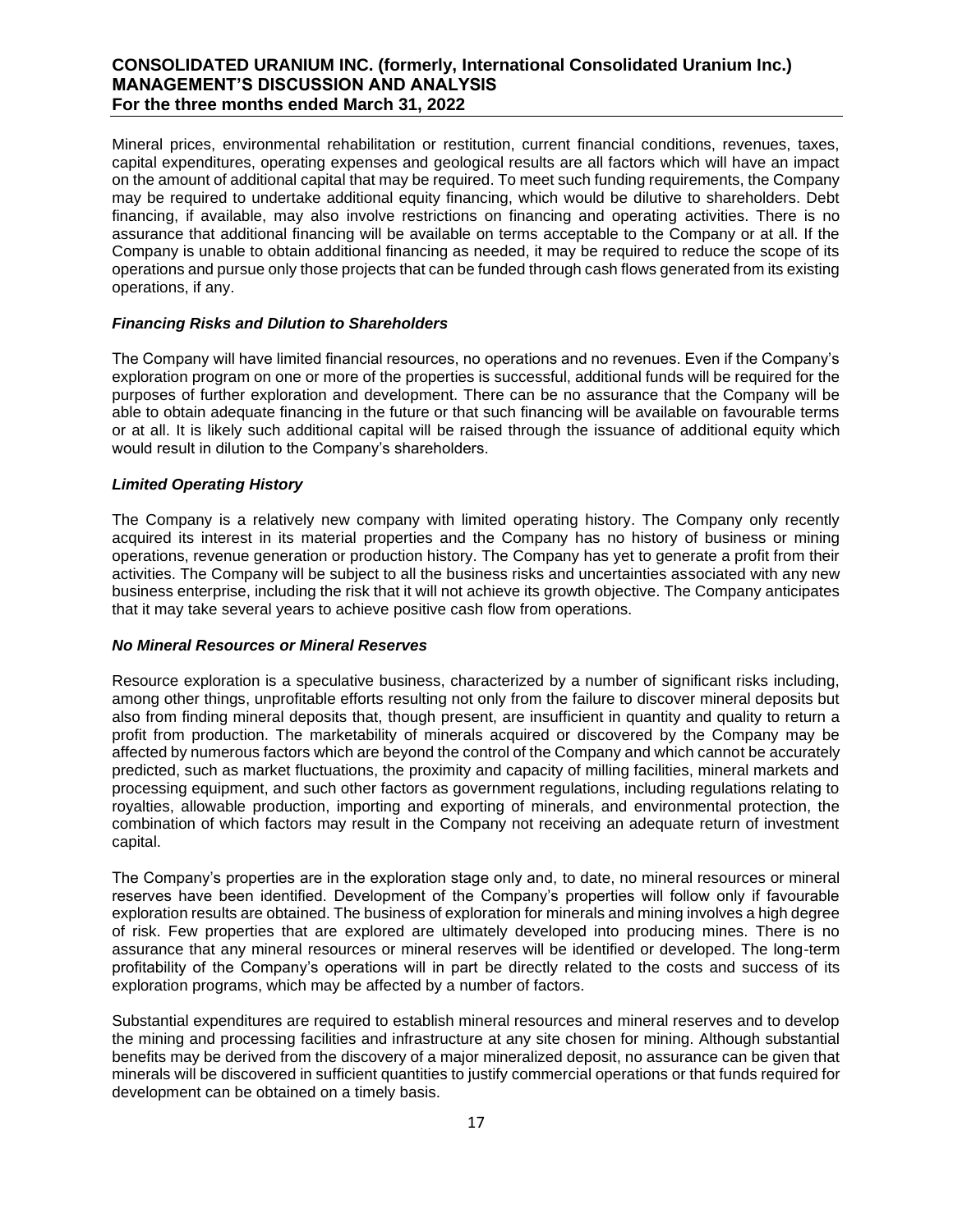### *Fluctuating Mineral Prices*

The economics of mineral exploration are affected by many factors beyond the Company's control, including commodity prices, the cost of operations, variations in the grade of minerals explored and fluctuations in the market price of minerals. Depending on the price of minerals, the Company may determine that it is impractical to continue a mineral exploration operation.

Mineral prices are prone to fluctuations and the marketability of minerals is affected by government regulation relating to price, royalties, allowable production and the importing and exporting of minerals, the effect of which cannot be accurately predicted. There is no assurance that a profitable market will exist for the sale of any minerals that may be found on the Properties.

### *Regulatory, Permit and License Requirements*

The current or future operations of the Company require permits from various governmental authorities, and such operations are and will be governed by laws and regulations that may concern, among other things, exploration, development, production, taxes, labour standards, occupational health, waste disposal, toxic substances, land use, environmental protection, site safety and other matters. Companies engaged in the exploration and development of mineral properties generally experience increased costs and delays in development and other schedules because of the need to comply with applicable laws, regulations and permits. There can be no assurance that all permits which the Company may require for facilities and the conduct of exploration and development operations on its properties will be obtainable on reasonable terms, or that such laws and regulations will not have an adverse effect on any exploration or development project which the Company might undertake.

Failure to comply with applicable laws, regulations and permitting requirements may result in enforcement actions, including orders issued by regulatory or judicial authorities causing operations to cease or be curtailed and may include corrective measures requiring capital expenditures, installation of additional equipment or remedial actions. Parties engaged in exploration and development operations may be required to compensate those suffering loss or damage by reason of the exploration and development activities and may have civil or criminal fines or penalties imposed upon them for violation of applicable laws or regulations. Amendments to current laws, regulations and permits governing operations and activities of mineral companies, or more stringent implementation thereof, could have a material adverse impact on the Company and cause increases in capital expenditures or exploration and development costs, or require abandonment or delays in the development of new or existing properties.

### *Title to Properties*

Acquisition of title to mineral properties is a very detailed and time-consuming process. Title to, and the area of, mineral properties may be disputed. The Company cannot give an assurance that title to some or all the Company's interest in its properties will not be challenged or impugned. Mineral properties sometimes contain claims or transfer histories that examiners cannot verify. A successful claim that the Company does not have the interest it understands it has in its properties could cause the Company to lose any rights to explore, develop and mine any minerals on such properties without compensation for its prior expenditures relating thereto.

### *Competition*

The mineral exploration and development industry is highly competitive. The Company will have to compete with other companies, many of which have greater financial, technical and other resources than the Company, for, among other things, the acquisition of minerals claims, leases and other mineral interests, as well as for the recruitment and retention of qualified employees and other personnel. Failure to compete successfully against other companies could have a material adverse effect on the Company and its prospects.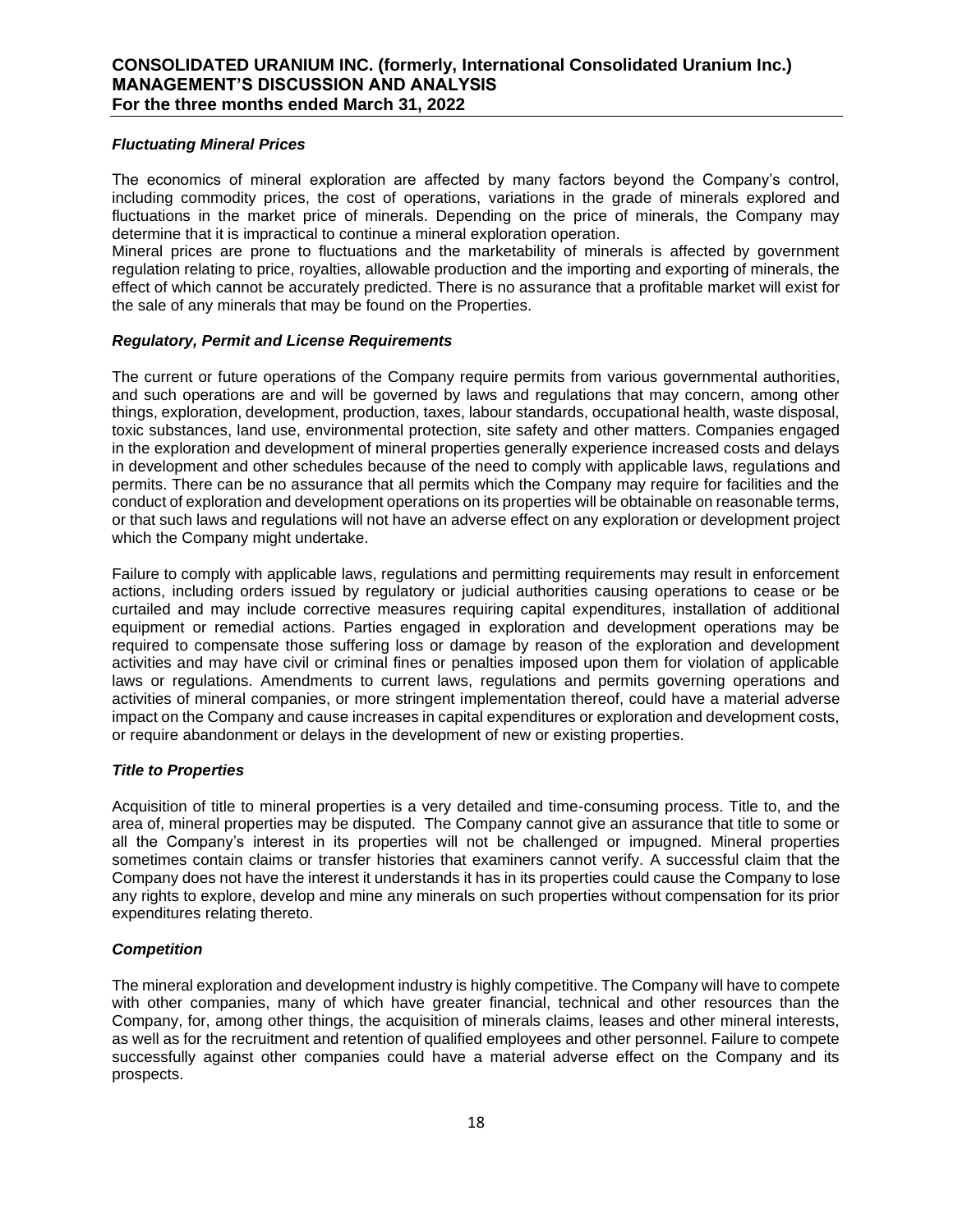### *Reliance on Management and Dependence on Key Personnel*

The success of the Company will be largely dependent upon the performance of its directors and officers and the ability to attract and retain key personnel. The loss of the services of these persons may have a material adverse effect on the Company's business and prospects. The Company will compete with numerous other companies for the recruitment and retention of qualified employees and contractors. There is no assurance that the Company can maintain the service of its directors and officers, or other qualified personnel required to operate its business. Failure to do so could have a material adverse effect on the Company and its prospects.

### *Environmental Risks*

The Company's exploration and appraisal programs will, in general, be subject to approval by regulatory bodies. Additionally, all phases of the exploration, development and mining business present environmental risks and hazards and are subject to environmental regulation pursuant to a variety of international conventions and national and local laws and regulations. Environmental legislation provides for, among other things, restrictions and prohibitions on spills, releases or emissions of various substances produced in association with exploration, development and mining operations. The legislation also requires that wells and facility sites be operated, maintained, abandoned and reclaimed to the satisfaction of applicable regulatory authorities. Compliance with such legislation can require significant expenditures and a breach may result in the imposition of fines and penalties, some of which may be material. Environmental legislation is evolving in a manner expected to result in stricter standards and enforcement, larger fines and liability and potentially increased capital expenditures and operating costs.

### *Foreign Operations*

Some of the Company's properties are located in the United States, Australia, and Argentina. As such, the Company's proposed activities with respect to its properties will be subject to governmental, political, economic and other uncertainties, including but not limited to expropriation of property without fair compensation, repatriation of earnings, nationalization, currency fluctuations and devaluations, exchange controls and increases in government fees, renegotiation or nullification of existing concessions and contracts, changes in taxation policies, economic sanctions and the other risks arising out of foreign governmental sovereignty over the areas in which the Company's operations will be conducted, as well as risks including loss due to civil strife, acts of war, insurrections and the actions of national labour unions. Future government actions concerning the economy, taxation, or the operation and regulation of nationally important facilities such as mines, could have a significant effect on the Company. No assurances can be given that the Company's plans and operations will not be adversely affected by future developments in Spain. Any changes in regulations or shifts in political attitudes will be beyond the Company's control and may adversely affect the Company's business.

### *Local Resident Concerns*

Apart from ordinary environmental issues, the exploration, development and mining of the Company's properties could be subject to resistance from local residents that could either prevent or delay exploration and development of the properties.

### *Uninsurable Risks*

Exploration, development and production operations on mineral properties involve numerous risks, including unexpected or unusual geological operating conditions, rock bursts, cave-ins, fires, floods, earthquakes and other environmental occurrences, any of which could result in damage to, or destruction of, equipment and mines, damage to life or property, environmental damage and possible legal liability.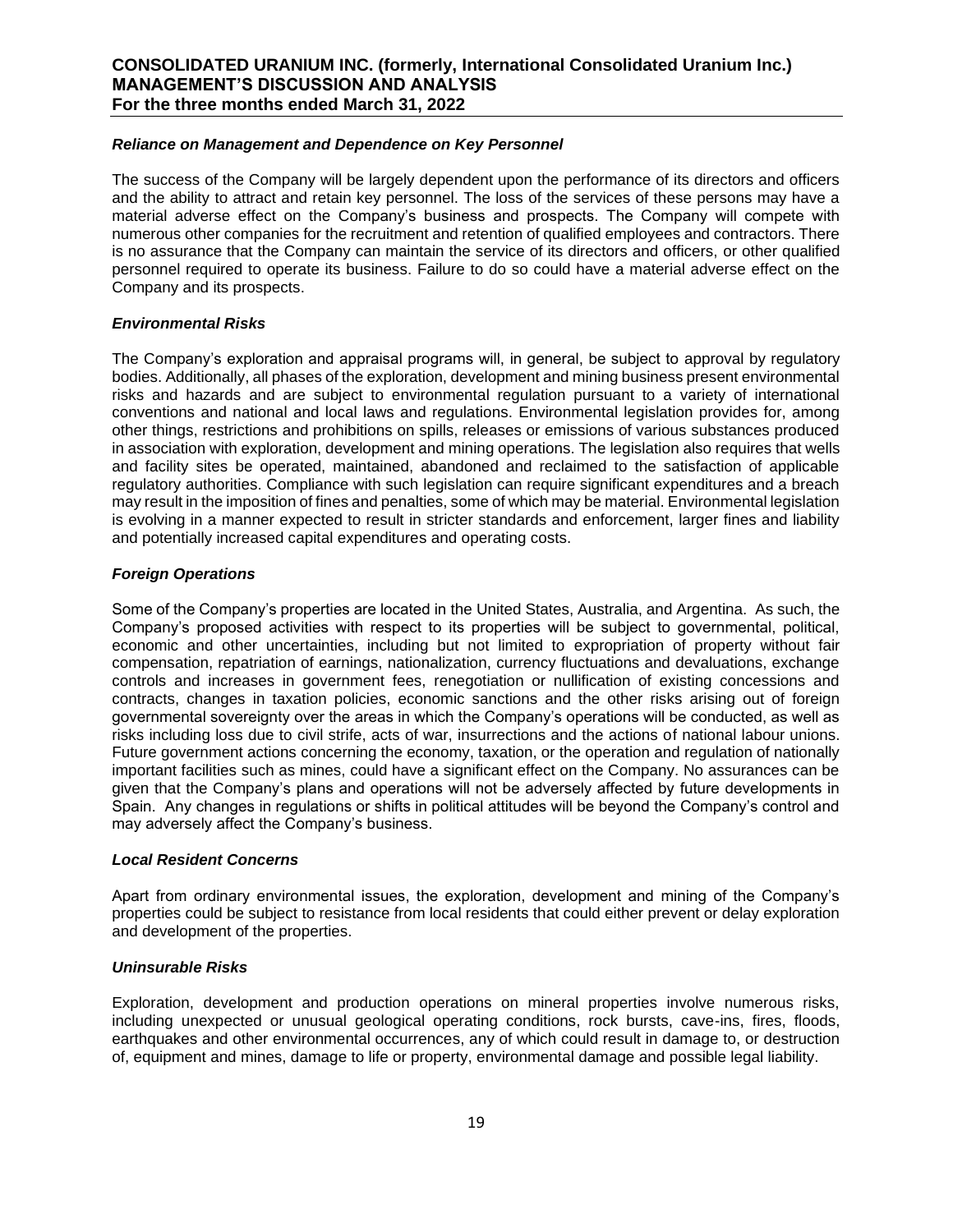Although precautions to minimize risk will be taken, operations are subject to hazards that may result in environmental pollution and consequent liability that could have a material adverse impact on the business, operations and financial performance of the Company. It is not always possible to obtain insurance against all such risks and the Company may decide not to insure against certain risks as a result of high premiums or other reasons. Should such liabilities arise, they could have an adverse impact on the Company's results of operations and financial condition and could cause a decline in the value of the Company securities.

### *Litigation*

The Company and/or its directors or officers may be subject to a variety of civil or other legal proceedings, with or without merit.

### **OUTSTANDING SHARE DATA**

As at the date of this MD&A, the Company has:

- 1) 76,674,292 common shares outstanding;
- 2) 15,287,747 warrants outstanding, with expiry dates ranging from June 17, 2022 to March 4, 2024. If all of the warrants were exercised, the Company would issue 15,287,747 common shares, generating proceeds of \$34,821,154.
- 3) 5,626,833 stock options outstanding, with expiry dates ranging from August 8, 2023 to December 24, 2026. If all of the options were exercised, the Company would issue 5,626,833 common shares, generating proceeds of \$9,463,100.